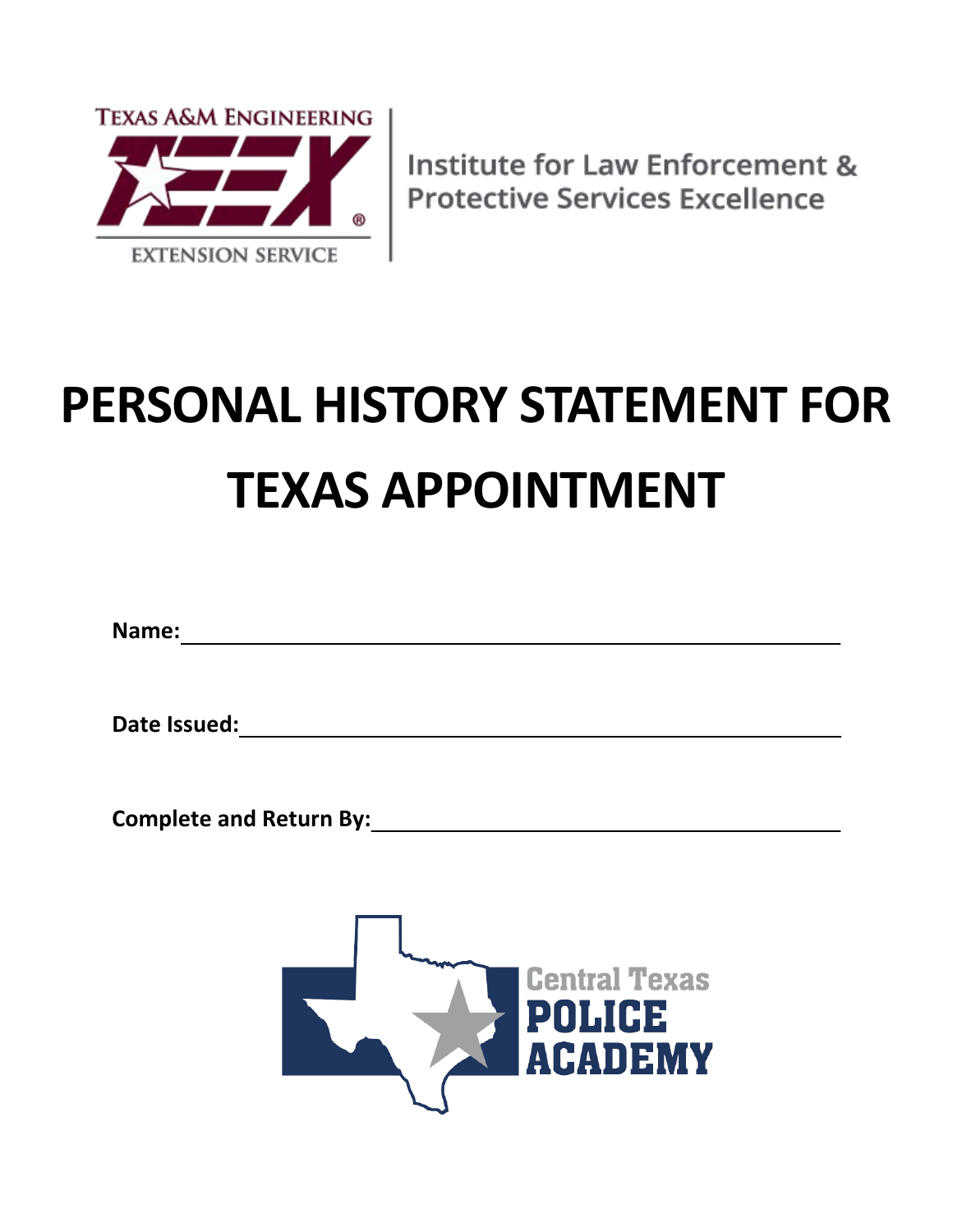

### **SECTION 1: PERSONAL HISTORY STATEMENT INSTRUCTIONS**

 Statement. **IT IS ESSENTIAL THAT THE INFORMATION IS ACCURATE IN ALL RESPECTS, SO PLEASE READ ALL**  These instructions are provided as a guide to assist you in properly completing your Personal History **INSTRUCTIONS CAREFULLY BEFORE PROCEEDNG.** The Personal History Statement will be used as a basis for a background investigation that will determine your eligibility for becoming an employee.

- 1. Your application must be printed legibly in **BLACK INK** by the applicant or typed. Answer all questions truthfully and accurately.
- 2. If a question is not applicable to you, enter **N/A** in the space provided.
- 3. Avoid errors by reading the directions carefully before making any entries on the form. Be sure your information is accurate and in proper sequence before you begin.
- favorably. **ALL ADDRESSES MUST BE COMPLETE WITH ZIP CODES.**  4. You are responsible for obtaining correct and full addresses. If you are not sure of an address, personally verify before making that entry on this history statement. Errors will not be viewed
- 5. If you need additional space for your answers, attach an additional sheet or sheets as needed. Be sure to indicate what question number and page this refers to.
- 6. Ensure that you have initialed at the bottom of **EACH PAGE.**
- 7. An accurate and complete form will help expedite the process. **OMISSIONS OR FALSIFICATIONS will result in DISQUALIFICATION.**
- 8. You are responsible for furnishing any changes and/or updating your personal history statement, such as address changes or telephone changes in writing.
- 9. Any candidate submitting an incomplete personal history statement **WILL NOT BE CONSIDERED FOR ACCEPTANCE.** Your personal history **WILL BE EVALUATED ON COMPLETENESS AND NEATNESS.**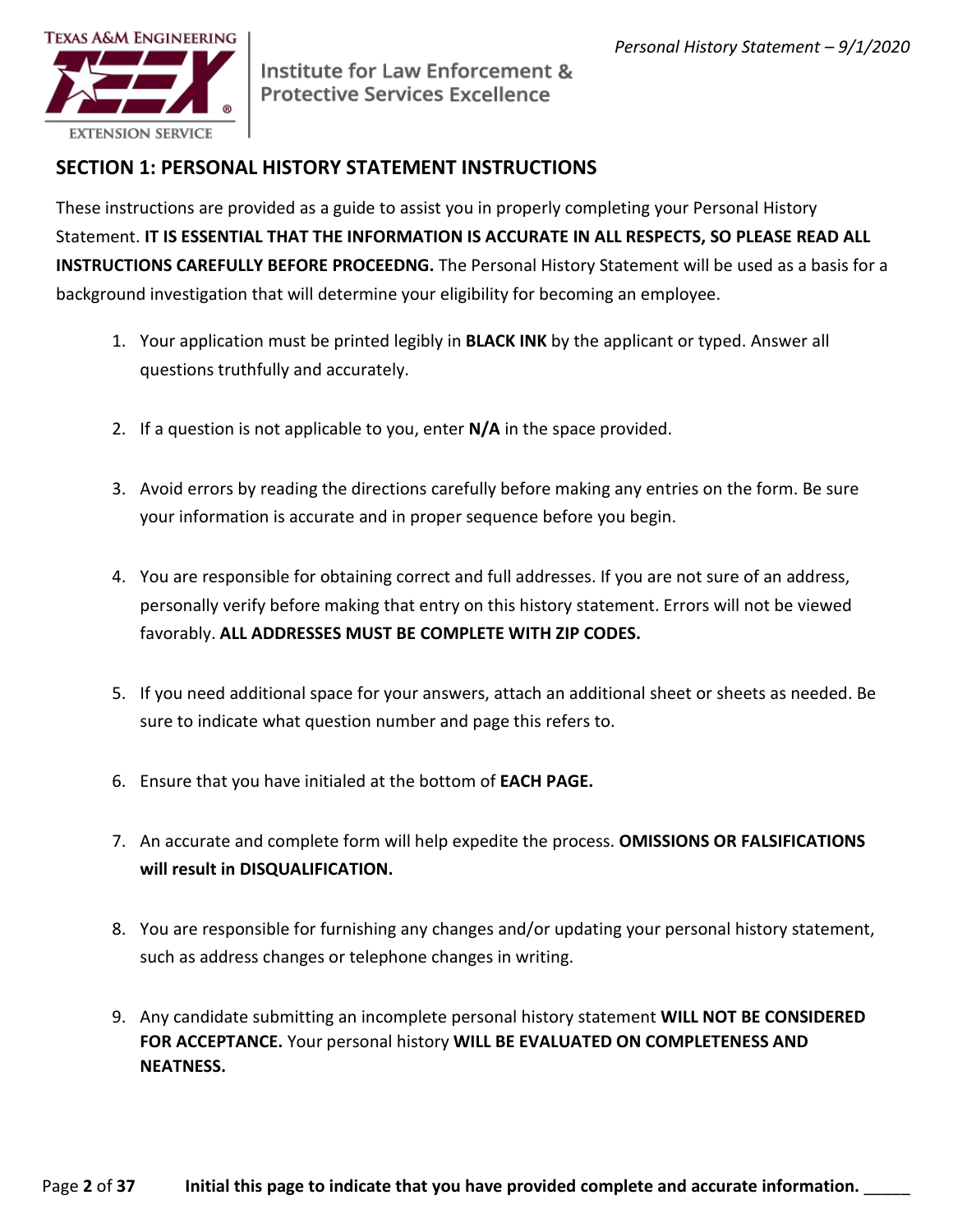

10. All documents requested must be submitted with the personal history statement (photocopies are acceptable in most cases).



Completed Personal History Statement



Original certified copy of your birth certificate (no photo copy)



 Copy of your valid Texas driver license or a copy of another State's driver license (applicant must possess a valid Texas driver license prior to being offered employment)



Copy of your High School diploma or GED certificate or an honorable discharge from the armed forces of the United States after at least twenty-four months of active service



Sealed original certified copy of your college transcript (no photo copy)



Photocopy of your college diploma



Copy of your DD-214 and/or other military discharge documents (if applicable)



Original certified copy of your Naturalization papers, if applicable (no photo copy)



Copy of current proof of automobile liability insurance

Texas Department of Public Safety Driver Record (Type AR)

11. If you have any questions, please contact TEEX; (979) 845-6677

12. When submitting the completed documents, please place them in a sealed envelope marked Personal and Confidential with your name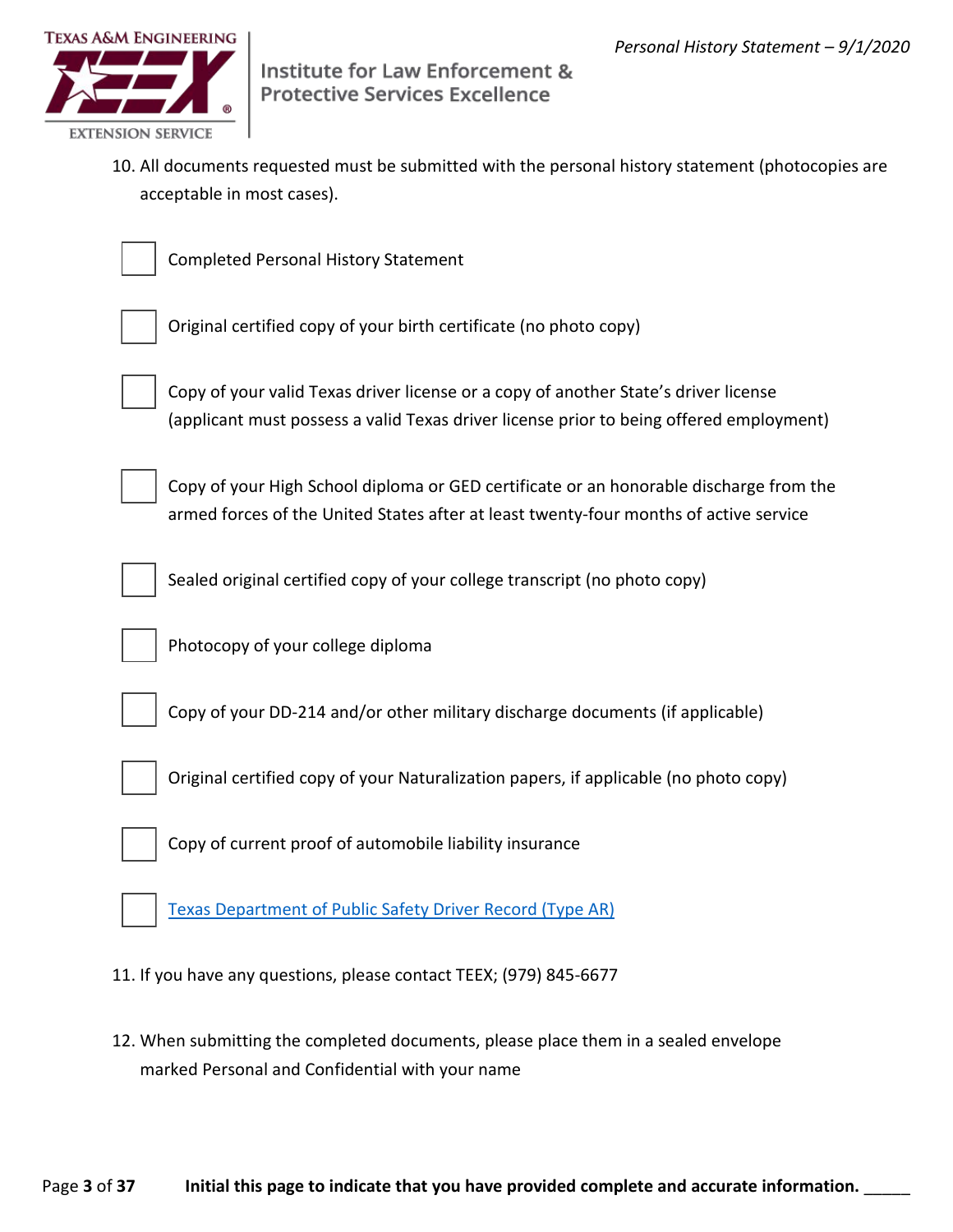

## **SECTION 2: APPLICANT QUALIFICATION SECTION**

 Before you begin to fill out this personal history statement, please ensure that you meet the following requirements. You must meet all five of these requirements to qualify for licensure as a peace officer or jailer in Texas.

|                 | am a citizen of the United States of America.                                                                                                                                                                                                         |
|-----------------|-------------------------------------------------------------------------------------------------------------------------------------------------------------------------------------------------------------------------------------------------------|
| <b>Initials</b> |                                                                                                                                                                                                                                                       |
| <b>Initials</b> | I have earned a high school diploma or a GED.                                                                                                                                                                                                         |
| <b>Initials</b> | I have never been convicted, plead guilty (nolo contendere), nor have I been on court-ordered<br>community service/probation or deferred adjudication for a Class A misdemeanor or a felony.                                                          |
| <b>Initials</b> | During the last ten (10) years, I have not been convicted, plead guilty (nolo contendere), been on<br>community service/probation or deferred adjudication for a Class B misdemeanor in this state,<br>other state, or while serving in the military. |

I have never received a dishonorable discharge from military service.

*Initials* 

#### **DISQUALIFICATION**

 **There are very few automatic bases for rejection. Even issues of prior misconduct, employee regardless of the nature or reason for the misstatements/omissions. In fact, the number one reason individuals "fail" background investigations is because they deliberately withhold or misrepresent job-relevant information from their prospective employer. terminations, and arrests are usually not, in and of themselves, automatically disqualifying. However, deliberate misstatements or omissions can and often will result in your application being rejected,** 

**This personal history statement is a governmental document. Be truthful, as there are criminal consequences for lying on a governmental document.**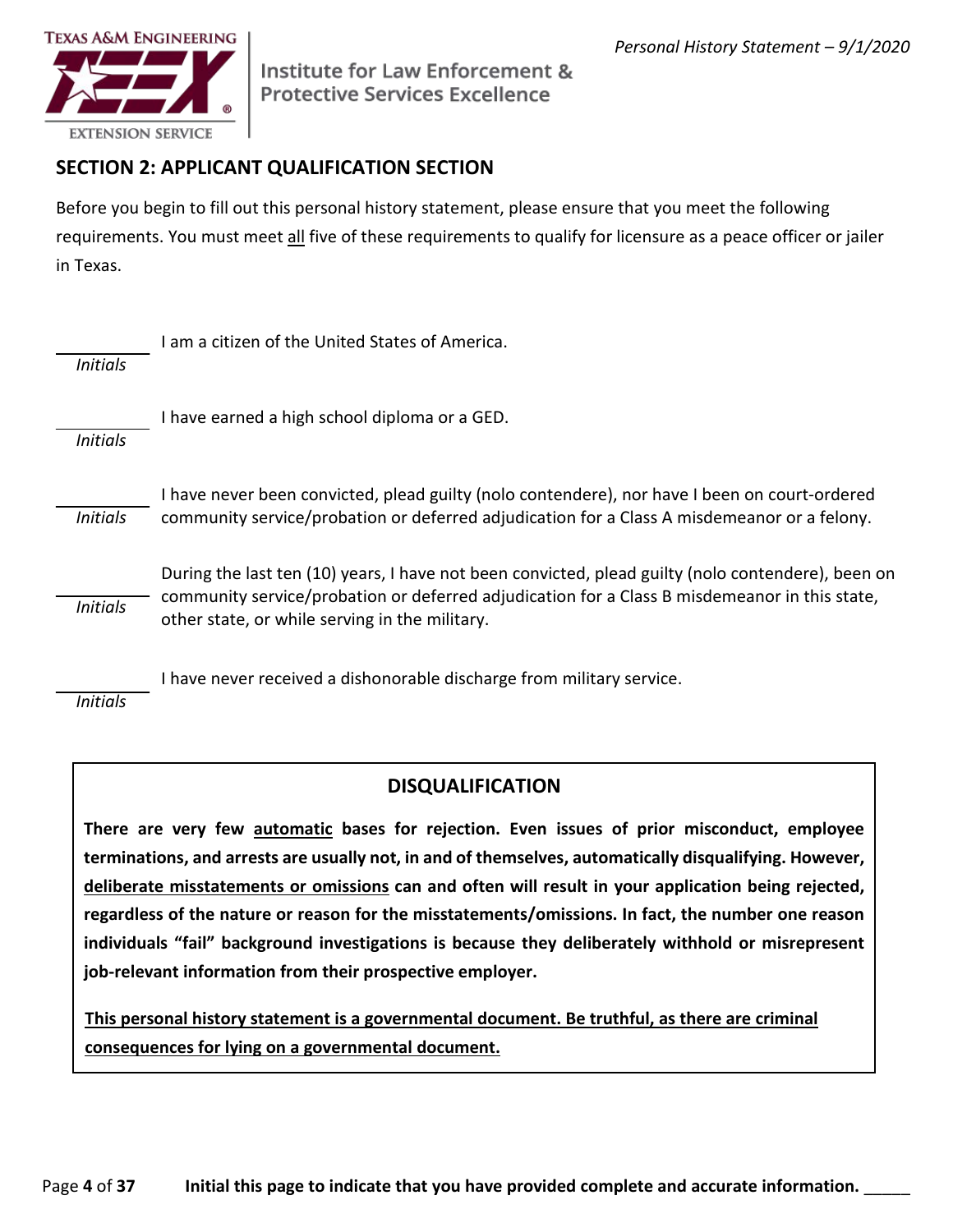



## **SECTION 3: APPLICANT IDENTIFICATION**

Information provided in this section is used for identification purposes only.

|                                                                               |    | Have you ever been known or gone by any other name(s) (excluding nick-names)? If yes, provide details. |
|-------------------------------------------------------------------------------|----|--------------------------------------------------------------------------------------------------------|
|                                                                               |    |                                                                                                        |
| Are you a U.S. citizen by birth? $\parallel$   Yes                            | No | Are you a Naturalized citizen?     Yes<br>No                                                           |
|                                                                               |    |                                                                                                        |
| Scars, tattoos, and/or other distinguishing marks (description and location): |    |                                                                                                        |
|                                                                               |    |                                                                                                        |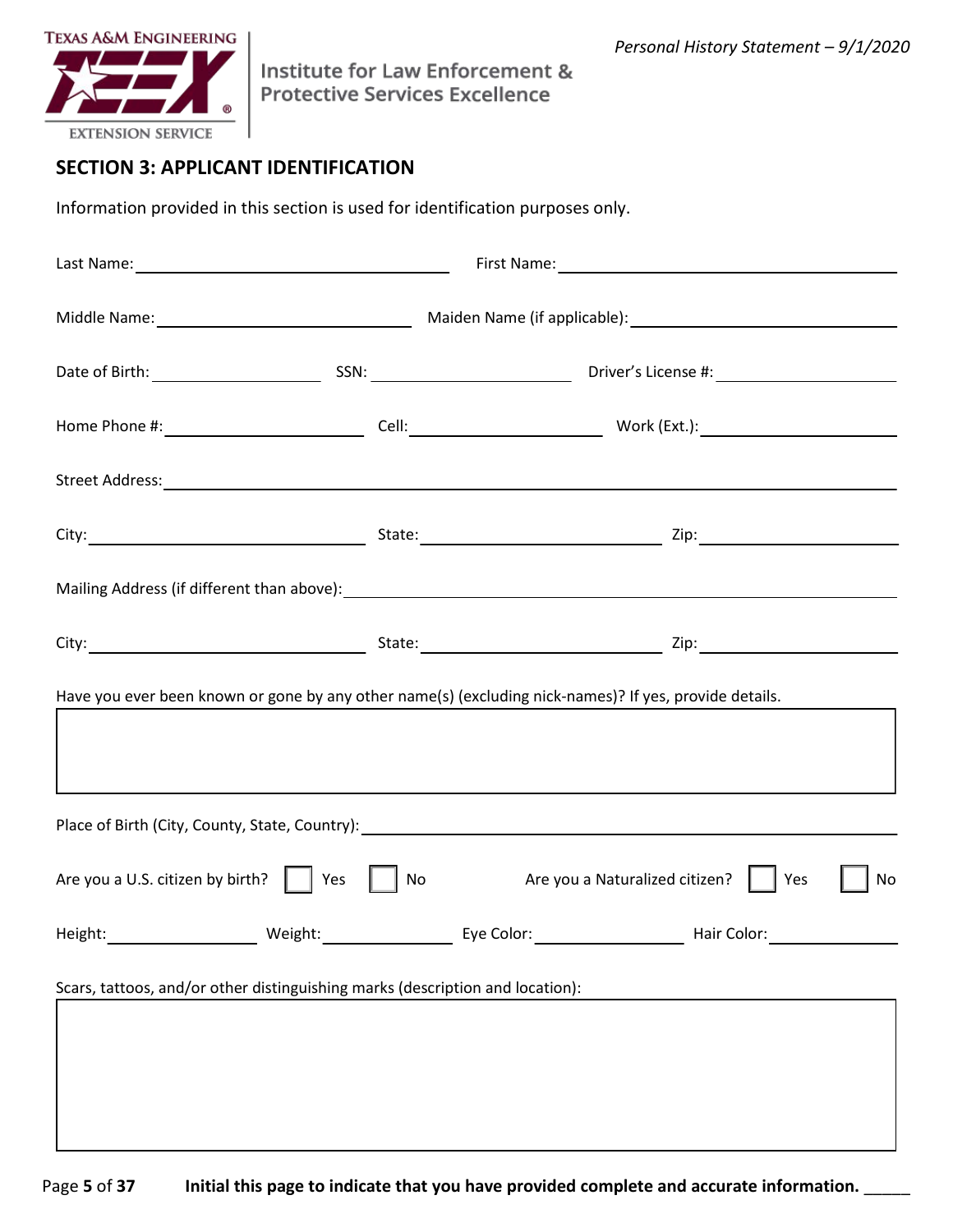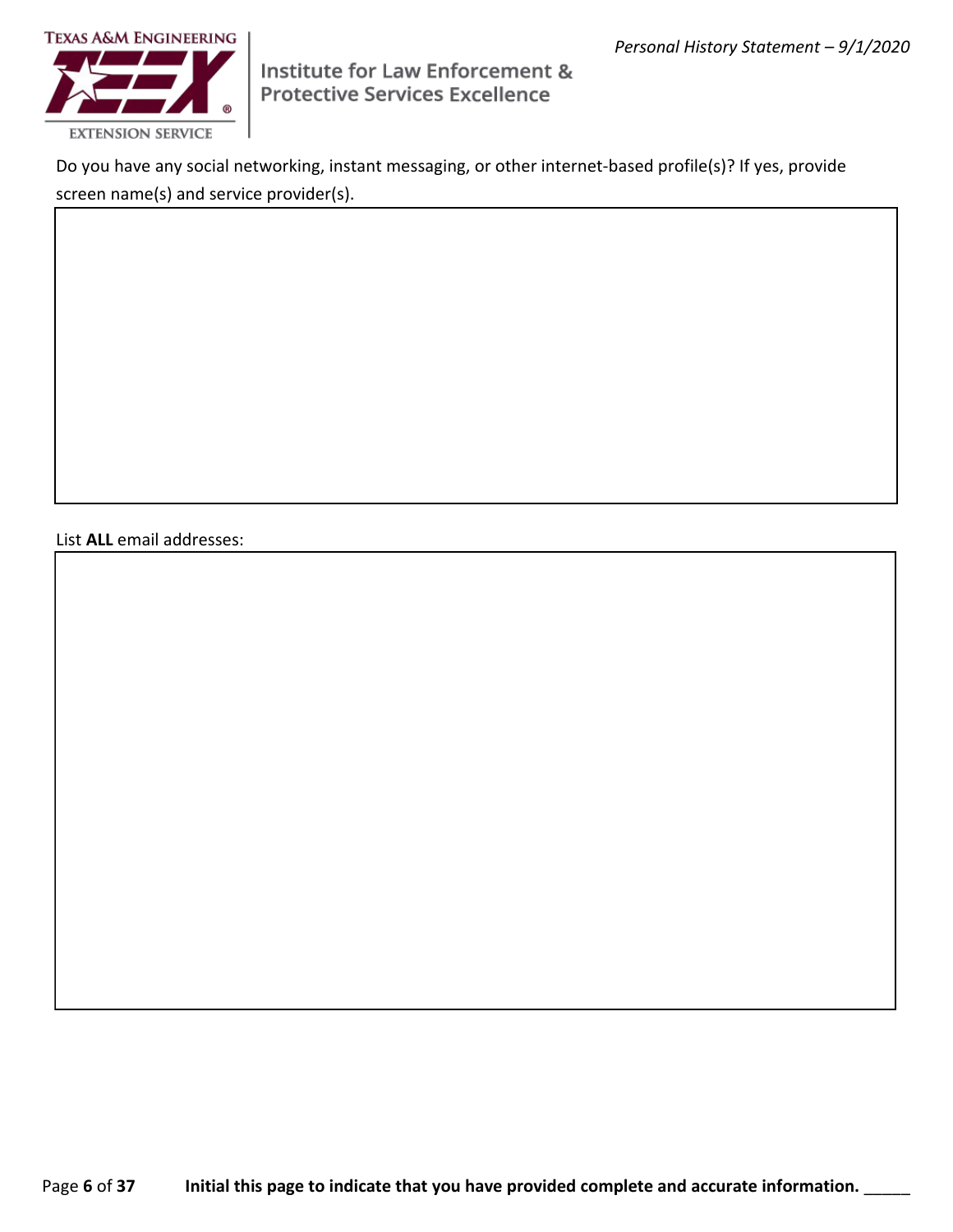|  | $\Box$ | П      |        |  |
|--|--------|--------|--------|--|
|  |        |        |        |  |
|  |        |        |        |  |
|  |        |        |        |  |
|  |        |        |        |  |
|  |        |        |        |  |
|  |        |        |        |  |
|  | $\Box$ | $\Box$ | $\Box$ |  |
|  |        |        |        |  |
|  |        | Ξ.     |        |  |
|  |        |        |        |  |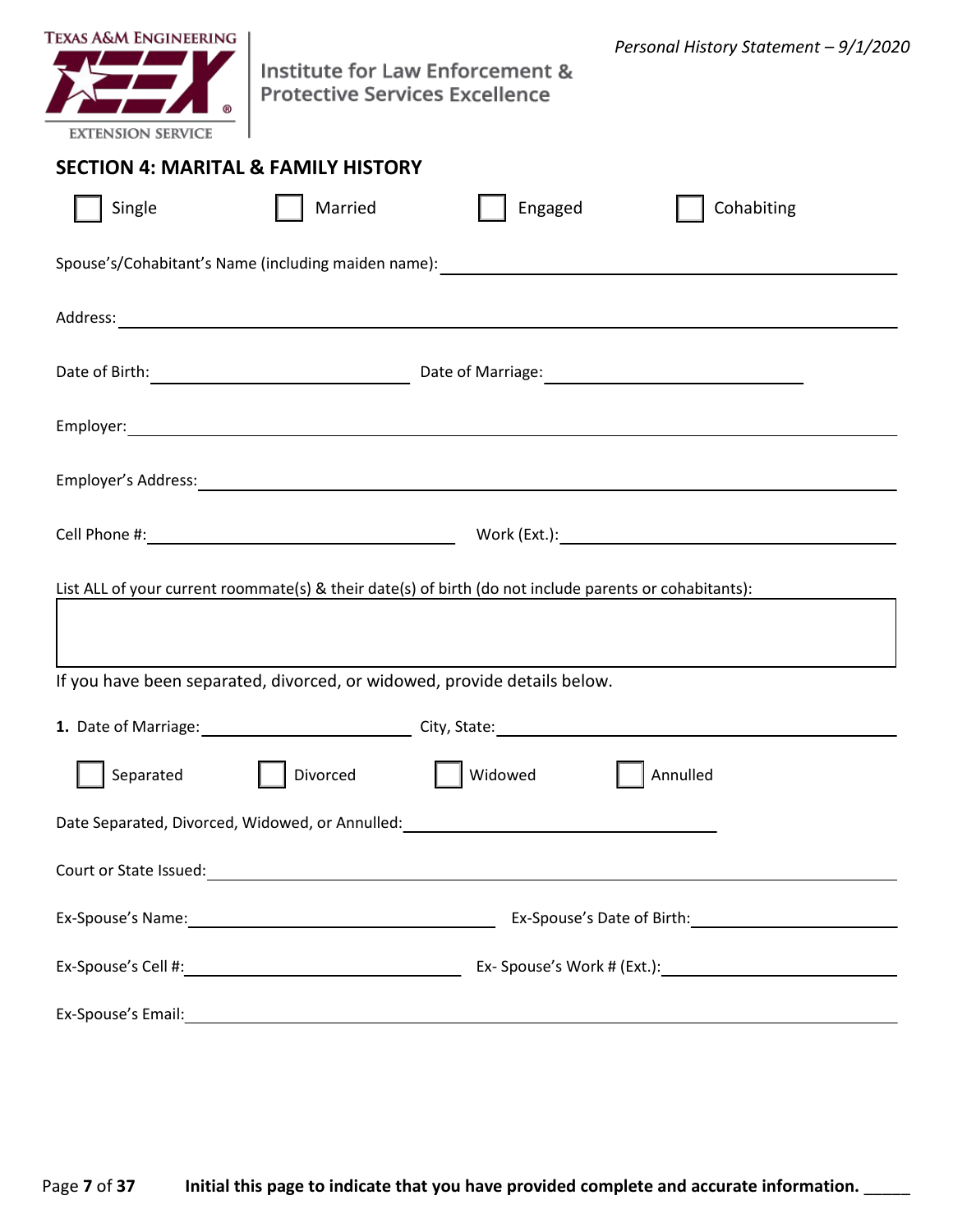|  |    |                          | L |                      |   |                          |
|--|----|--------------------------|---|----------------------|---|--------------------------|
|  |    |                          |   |                      |   |                          |
|  |    |                          |   |                      |   |                          |
|  |    |                          |   |                      |   |                          |
|  |    |                          |   |                      |   |                          |
|  |    |                          |   |                      |   |                          |
|  | Ξ. |                          |   |                      | — | $\overline{\phantom{0}}$ |
|  |    |                          |   |                      |   |                          |
|  |    | $\overline{\phantom{a}}$ |   | $\sim$ $\sim$ $\sim$ |   | Ξ.                       |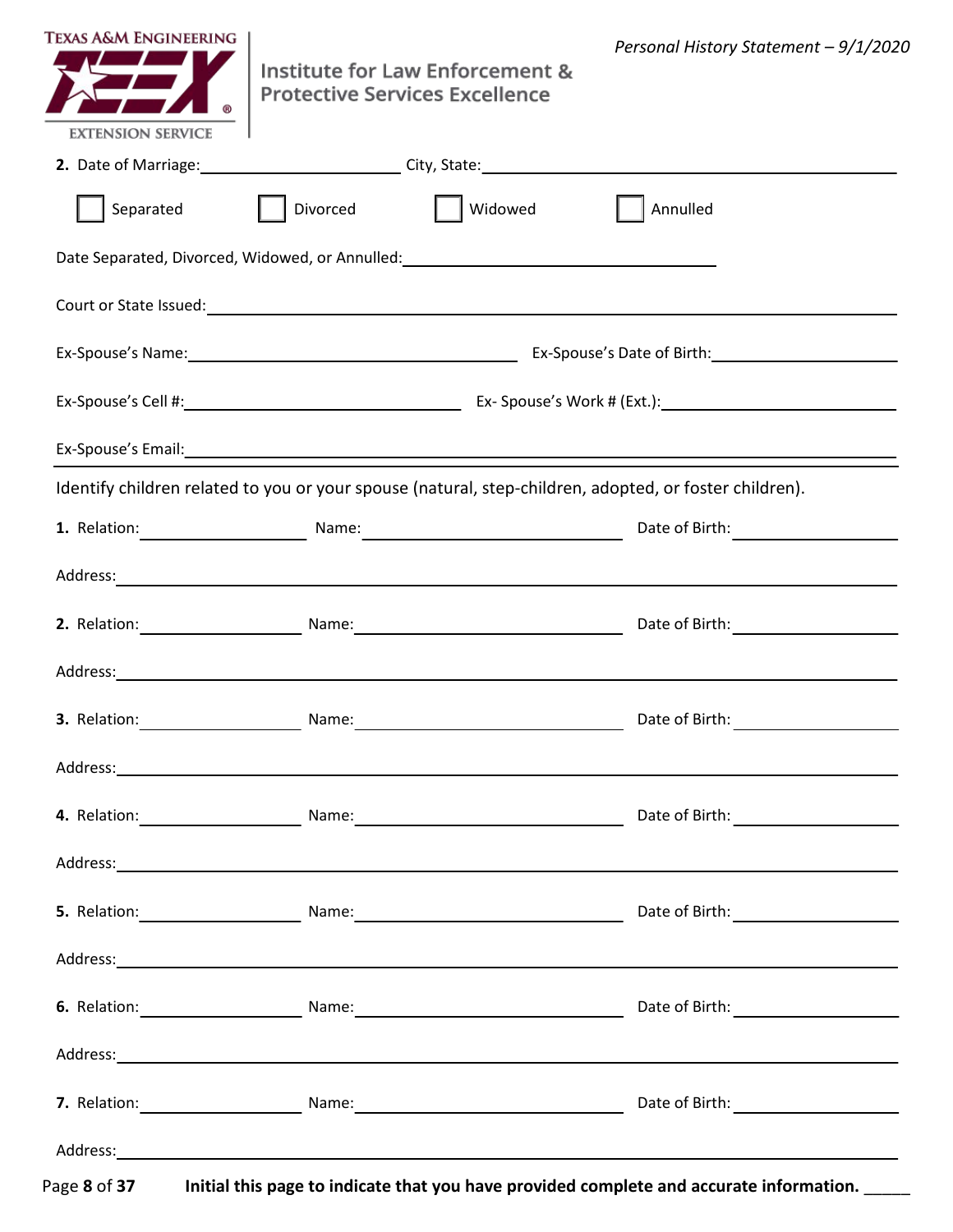$\overline{\phantom{0}}$  $\mathbf{r} = \mathbf{r}$  $\overline{\phantom{a}}$  $\overline{\phantom{0}}$  $\mathbf{r}$  and  $\mathbf{r}$ <u> 1999 - John Barnett, f</u> ÷,  $\mathbf{r} = \mathbf{r}$  $\overline{a}$  $\overline{\phantom{a}}$  $\overline{\phantom{0}}$ L.  $\sim$   $\sim$  $\mathcal{L}$  $\overline{\phantom{0}}$  $\overline{\phantom{a}}$  $\overline{\phantom{0}}$  $\overline{\phantom{a}}$  $\sim$  $\overline{a}$  $\overline{\phantom{a}}$  $\overline{\phantom{0}}$  $\mathcal{L} = \{ \mathcal{L} \}$  $\overline{\phantom{0}}$  $\overline{\phantom{a}}$  $\overline{\phantom{a}}$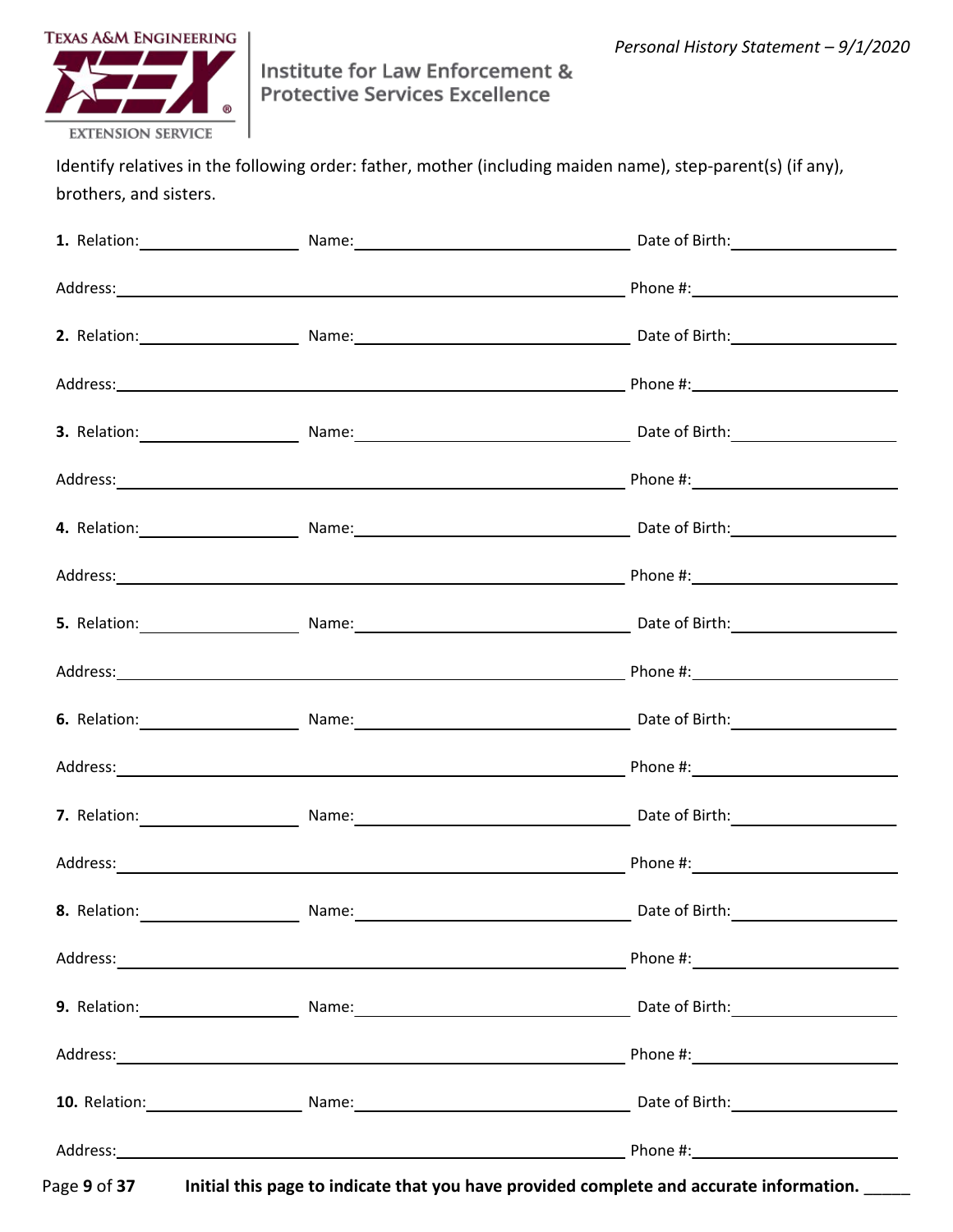- - $\overline{\phantom{0}}$  $\overline{\phantom{a}}$  $-$ — —  $\overline{\phantom{0}}$  $\overline{\phantom{a}}$  $\overline{\phantom{a}}$ **Contract Contract**  $\overline{\phantom{0}}$ — —  $\overline{\phantom{a}}$ — —  $\overline{\phantom{0}}$  $\overline{\phantom{a}}$  $\sim$ - - $\overline{\phantom{a}}$  $\overline{\phantom{0}}$  $\sim$  $\overline{\phantom{0}}$ — — — —  $\overline{\phantom{0}}$  $\overline{\phantom{a}}$ — — — —  $\overline{\phantom{a}}$  $\frac{1}{2}$  $\sim$  $\overline{\phantom{a}}$  $\overline{\phantom{0}}$  $\sim$   $\sim$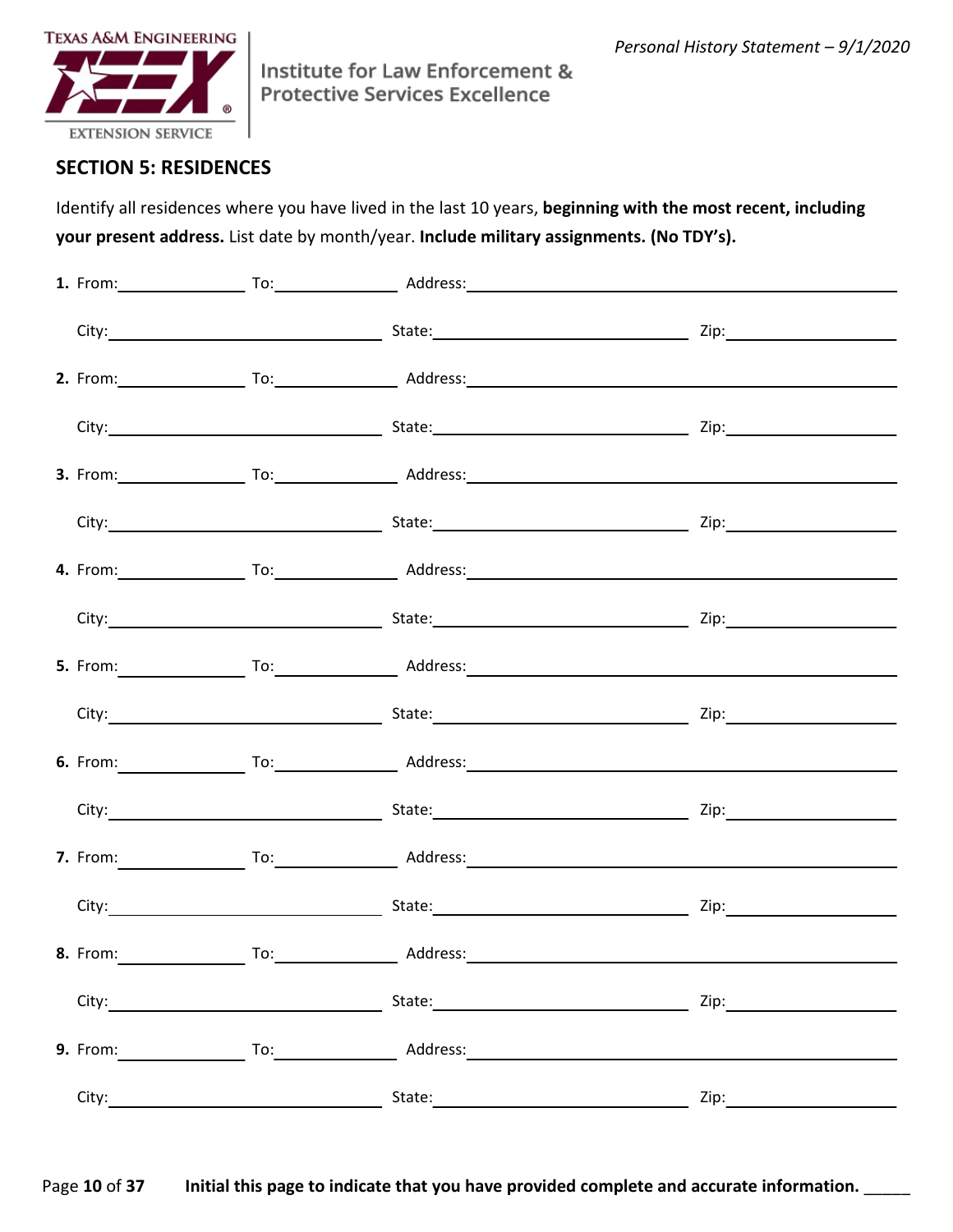| $\overline{\phantom{a}}$<br>$\sim$<br>$\sim$ $\sim$<br><u> 1989 - Johann Barnett, fransk politiker (d. 1989)</u><br>$\sim$ $\sim$<br>$\sim$ $\sim$ $\sim$ $\sim$<br>$\sim$ 100 $\pm$ |
|--------------------------------------------------------------------------------------------------------------------------------------------------------------------------------------|
|                                                                                                                                                                                      |
|                                                                                                                                                                                      |
|                                                                                                                                                                                      |
|                                                                                                                                                                                      |
|                                                                                                                                                                                      |
|                                                                                                                                                                                      |
|                                                                                                                                                                                      |
|                                                                                                                                                                                      |
|                                                                                                                                                                                      |
|                                                                                                                                                                                      |
|                                                                                                                                                                                      |
|                                                                                                                                                                                      |
|                                                                                                                                                                                      |
|                                                                                                                                                                                      |
| $\sim$ $\sim$                                                                                                                                                                        |
| $\overline{\phantom{a}}$<br>$\sim$                                                                                                                                                   |
|                                                                                                                                                                                      |
|                                                                                                                                                                                      |
|                                                                                                                                                                                      |
|                                                                                                                                                                                      |
|                                                                                                                                                                                      |
| $\sim$ 100 $\sim$ 100 $\sim$                                                                                                                                                         |
|                                                                                                                                                                                      |
|                                                                                                                                                                                      |
| $\sim$ 100 $\sim$ 100 $\sim$                                                                                                                                                         |
|                                                                                                                                                                                      |
|                                                                                                                                                                                      |
|                                                                                                                                                                                      |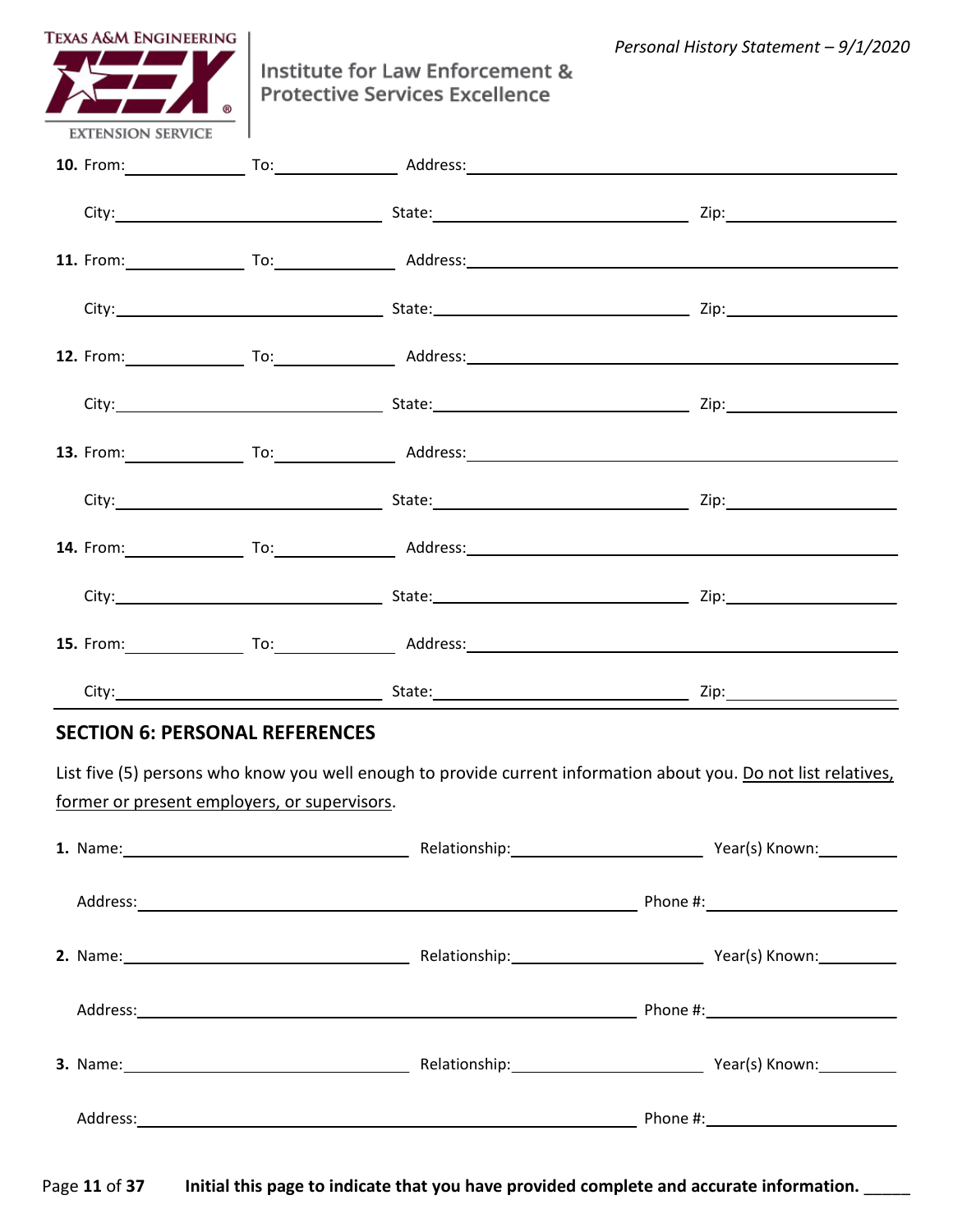|    |        | $\sim$ 100 $\pm$ |  |
|----|--------|------------------|--|
|    |        |                  |  |
|    |        |                  |  |
|    |        |                  |  |
|    |        |                  |  |
|    |        |                  |  |
|    |        |                  |  |
| Ξ. | 2000 N |                  |  |
|    |        |                  |  |
|    |        |                  |  |
|    |        |                  |  |
|    |        |                  |  |
|    |        |                  |  |
|    |        |                  |  |
|    |        |                  |  |
|    |        |                  |  |
|    |        |                  |  |
|    |        |                  |  |
|    |        |                  |  |
|    |        |                  |  |
|    |        |                  |  |
|    |        |                  |  |
|    |        |                  |  |
|    |        |                  |  |
|    |        |                  |  |
|    |        |                  |  |
|    |        |                  |  |
|    |        |                  |  |
|    |        |                  |  |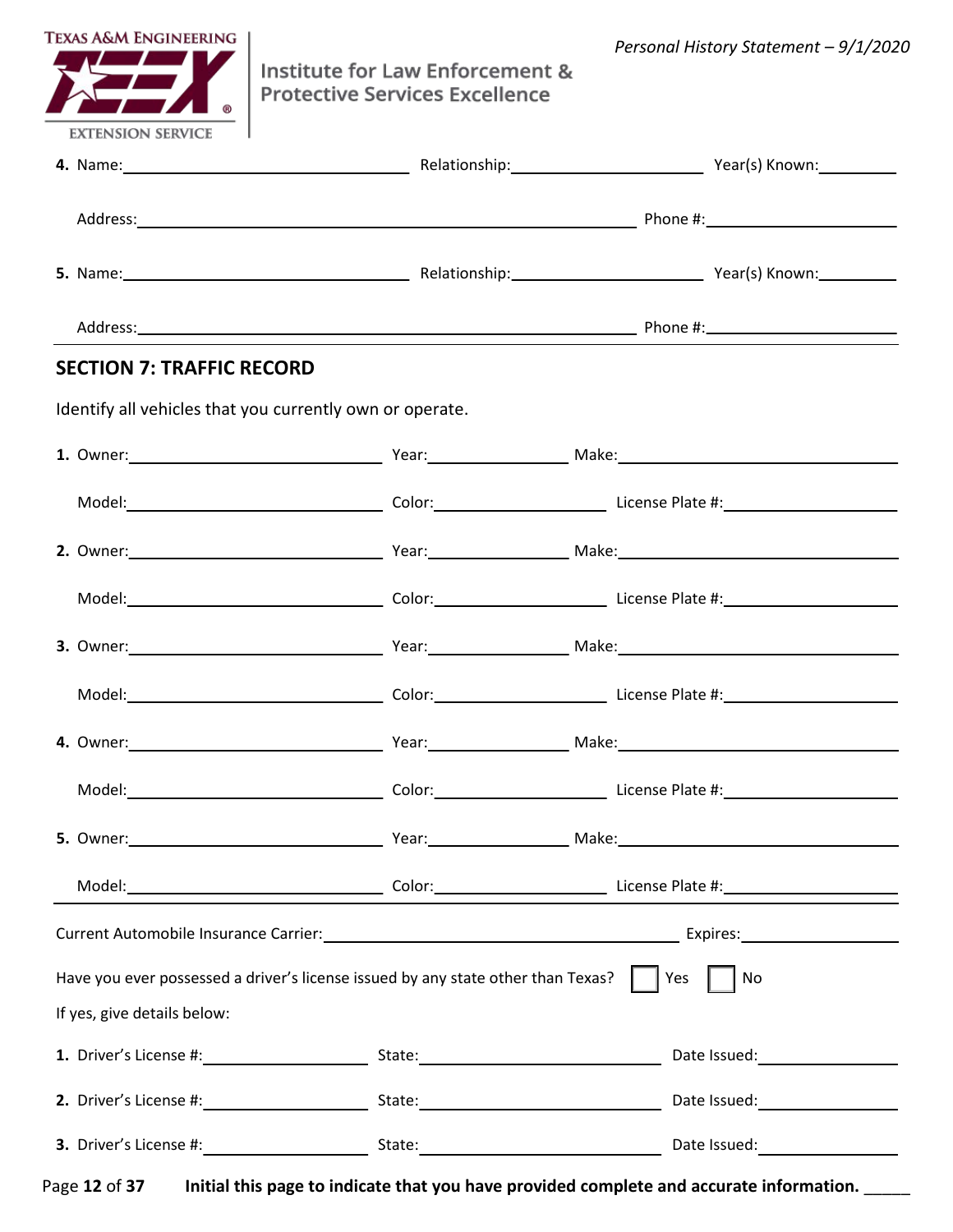|  | $\Box$ |  |
|--|--------|--|
|  |        |  |
|  |        |  |
|  |        |  |
|  |        |  |
|  |        |  |
|  |        |  |
|  |        |  |
|  |        |  |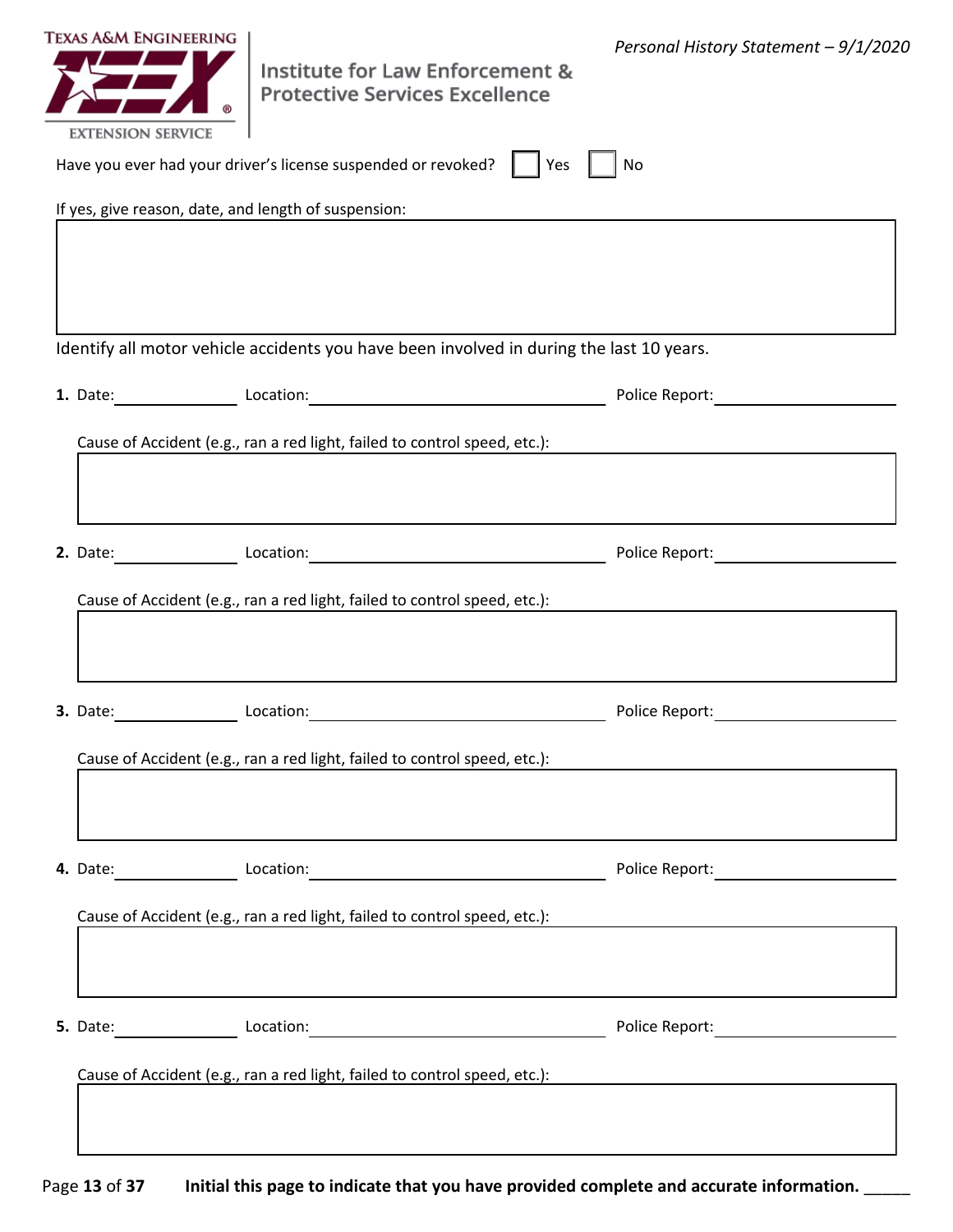**Contract Contract**  $\overline{\phantom{a}}$  and  $\overline{\phantom{a}}$  $\sim$  $\overline{\phantom{0}}$  $\frac{1}{2}$  and  $\frac{1}{2}$  and  $\frac{1}{2}$  $\sim$  $\mathbf{L}^{\text{max}}$  $\sim$  100  $\sim$  $\overline{\phantom{0}}$  $\sim$  $\mathbf{r}$  and  $\mathbf{r}$  and  $\mathbf{r}$  $\sim$  100  $\sim$  $\sim$   $\mathbf{r} = \mathbf{r} \times \mathbf{r}$  $\sim$  $\overline{\phantom{0}}$  $\mathbf{L} = \mathbf{L} \mathbf{L}$  $\sim$  $\mathbf{r}$  and  $\mathbf{r}$ .,  $\mathbf{r}$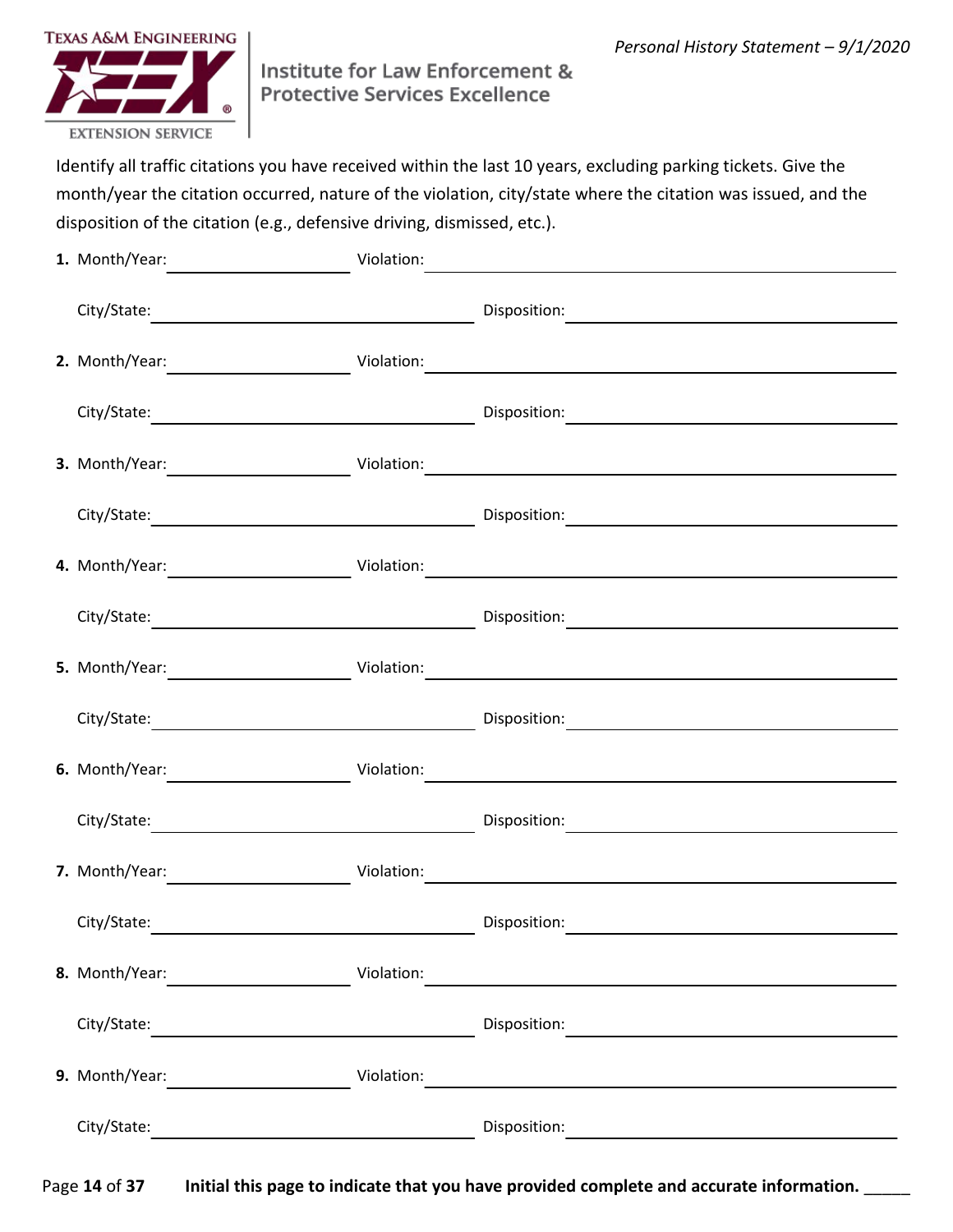| $\overline{\phantom{a}}$ |  |  |  |  |  |
|--------------------------|--|--|--|--|--|
|                          |  |  |  |  |  |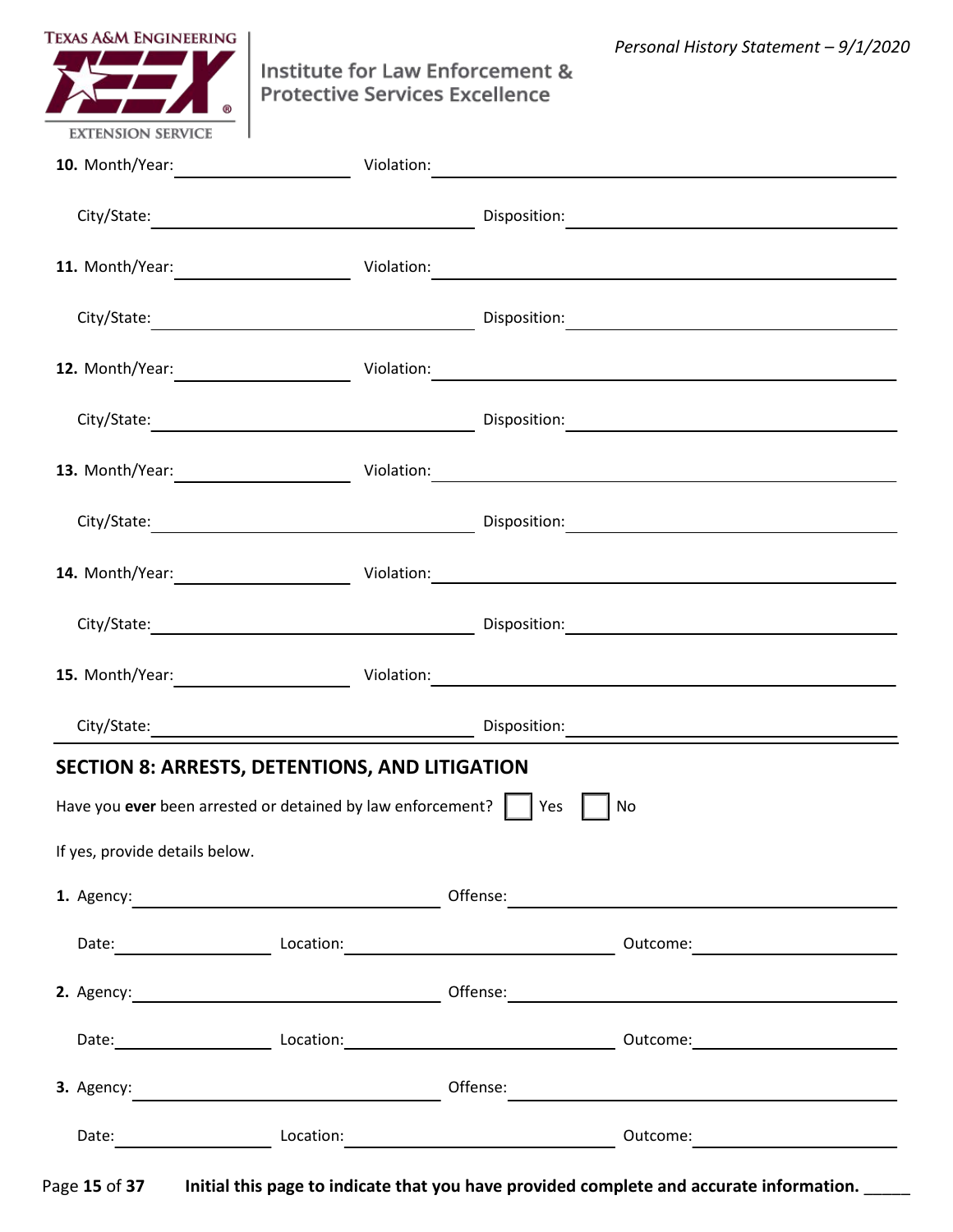|  |  | $\Box$ $\Box$ |        |        |        |  |
|--|--|---------------|--------|--------|--------|--|
|  |  |               |        |        |        |  |
|  |  |               |        |        |        |  |
|  |  |               |        | $\Box$ | $\Box$ |  |
|  |  |               |        |        |        |  |
|  |  |               |        |        |        |  |
|  |  |               |        |        |        |  |
|  |  |               |        |        |        |  |
|  |  | $\Box$        | $\Box$ |        |        |  |
|  |  |               |        |        |        |  |
|  |  |               |        |        |        |  |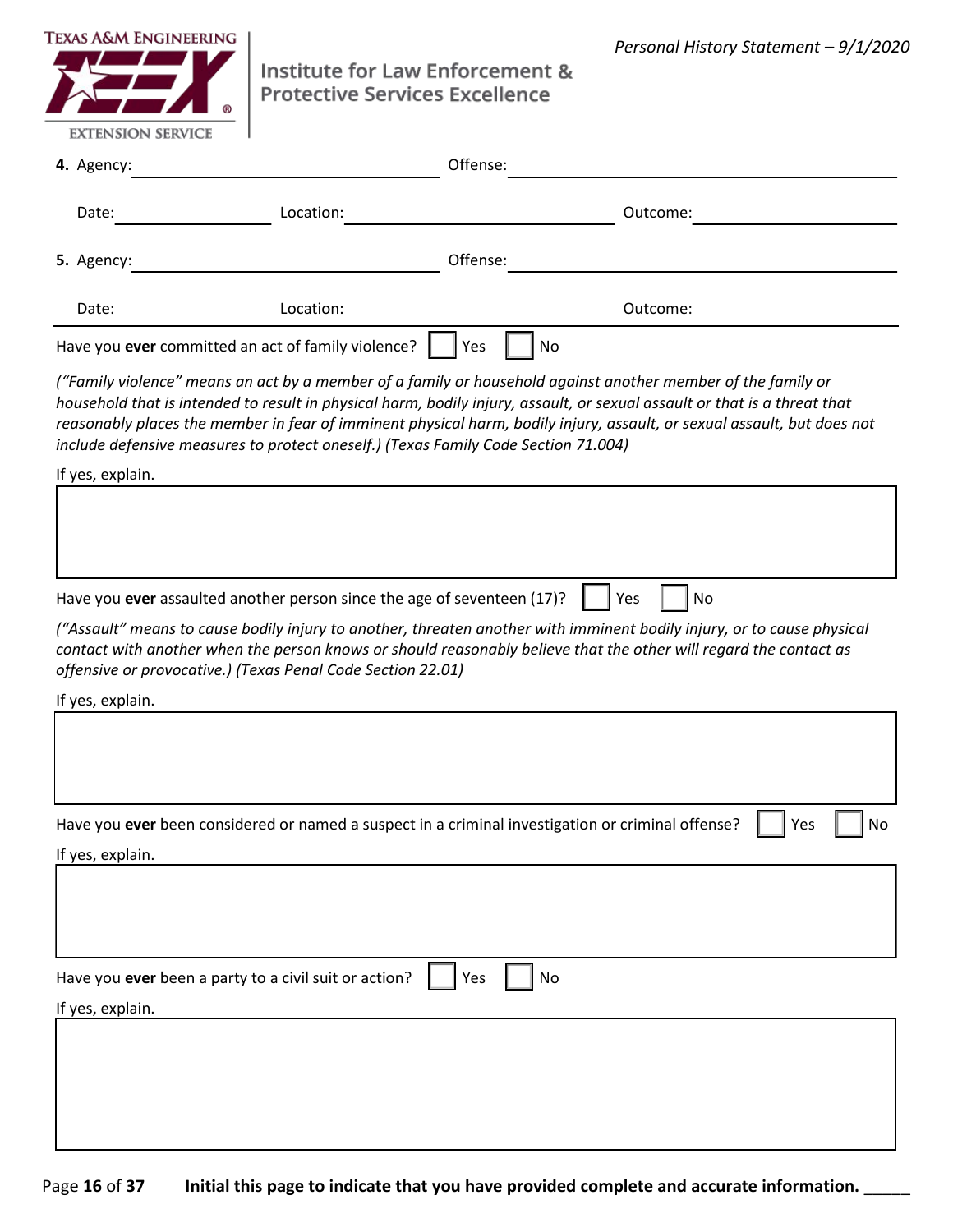|  | $\begin{array}{ccc} \square & \square \end{array}$ |        |                                           |        |               |                          |
|--|----------------------------------------------------|--------|-------------------------------------------|--------|---------------|--------------------------|
|  |                                                    |        |                                           |        |               |                          |
|  |                                                    | $\Box$ |                                           |        |               |                          |
|  |                                                    |        |                                           |        |               |                          |
|  |                                                    |        |                                           | $\Box$ | II            |                          |
|  |                                                    |        |                                           |        |               |                          |
|  |                                                    |        |                                           |        | $\Box$ $\Box$ |                          |
|  |                                                    |        |                                           |        |               |                          |
|  |                                                    |        |                                           |        |               |                          |
|  |                                                    |        |                                           |        |               | $\overline{\phantom{0}}$ |
|  |                                                    |        |                                           |        |               |                          |
|  |                                                    |        | $\sim$ $\sim$ $\sim$ $\sim$ $\sim$ $\sim$ |        |               |                          |
|  |                                                    | — —    |                                           |        |               |                          |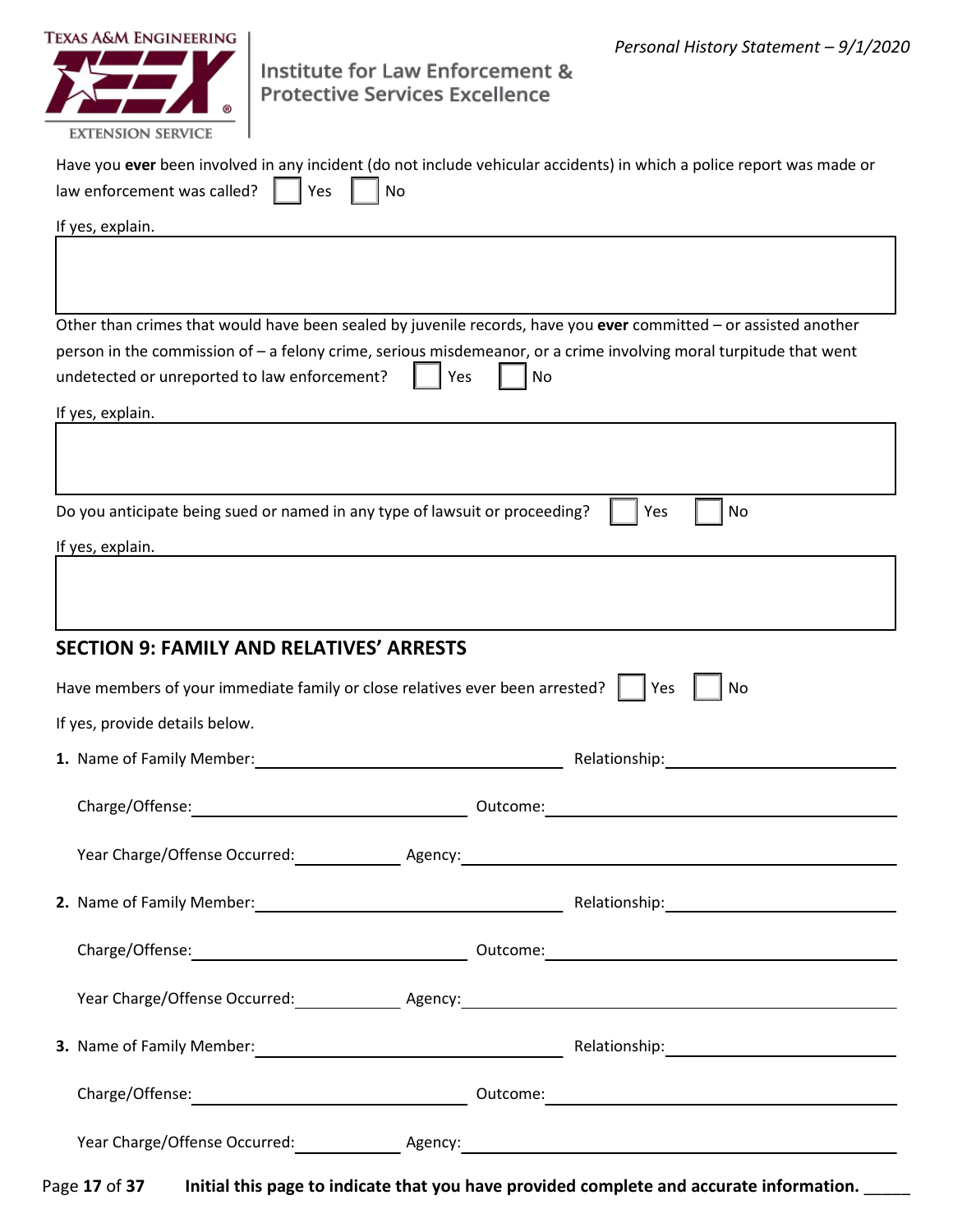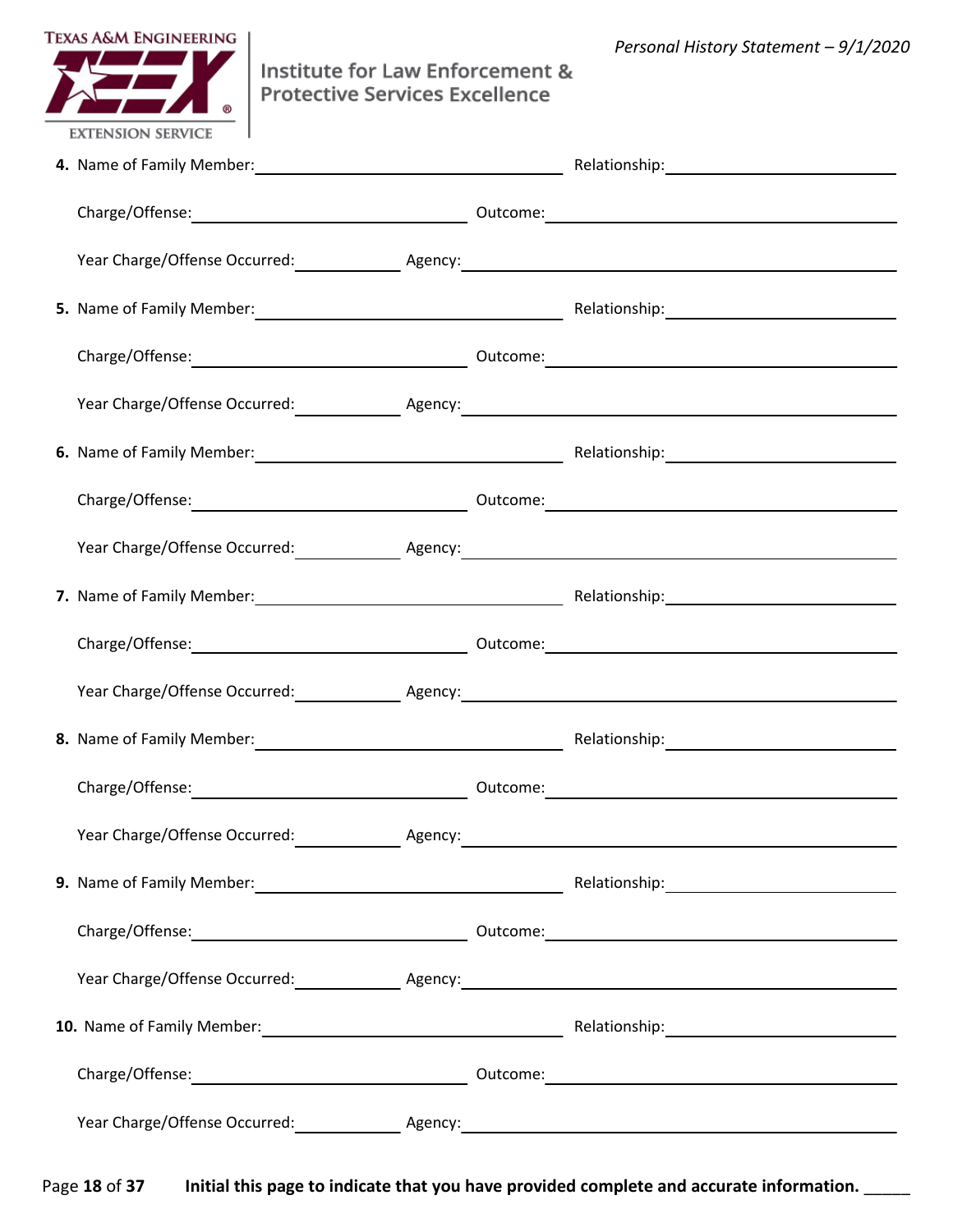|  |  | $\Box$                                                    |                                                                                                                        |                 |  |                          |
|--|--|-----------------------------------------------------------|------------------------------------------------------------------------------------------------------------------------|-----------------|--|--------------------------|
|  |  |                                                           |                                                                                                                        |                 |  |                          |
|  |  |                                                           |                                                                                                                        |                 |  |                          |
|  |  |                                                           |                                                                                                                        |                 |  |                          |
|  |  |                                                           |                                                                                                                        |                 |  |                          |
|  |  |                                                           |                                                                                                                        |                 |  |                          |
|  |  |                                                           |                                                                                                                        |                 |  |                          |
|  |  |                                                           |                                                                                                                        |                 |  |                          |
|  |  |                                                           |                                                                                                                        |                 |  |                          |
|  |  |                                                           |                                                                                                                        |                 |  |                          |
|  |  |                                                           |                                                                                                                        |                 |  |                          |
|  |  |                                                           |                                                                                                                        |                 |  |                          |
|  |  |                                                           |                                                                                                                        |                 |  |                          |
|  |  |                                                           |                                                                                                                        |                 |  | $\overline{\phantom{0}}$ |
|  |  |                                                           |                                                                                                                        |                 |  |                          |
|  |  | <u> 1989 - Johann Barnett, fransk politiker (d. 1989)</u> |                                                                                                                        |                 |  |                          |
|  |  |                                                           | <u> 1989 - Andrea Andrew Maria (h. 1989).</u><br>1980 - Andrew Maria (h. 1980).                                        | $\qquad \qquad$ |  |                          |
|  |  |                                                           |                                                                                                                        |                 |  |                          |
|  |  |                                                           |                                                                                                                        |                 |  | $\overline{\phantom{a}}$ |
|  |  |                                                           | <u> 1989 - Johann Barbara, martin da basar a shekara 1980 - An tsara 1980 - An tsara 1980 - An tsara 1980 - An tsa</u> |                 |  |                          |
|  |  |                                                           |                                                                                                                        |                 |  |                          |
|  |  |                                                           |                                                                                                                        |                 |  | $\overline{\phantom{0}}$ |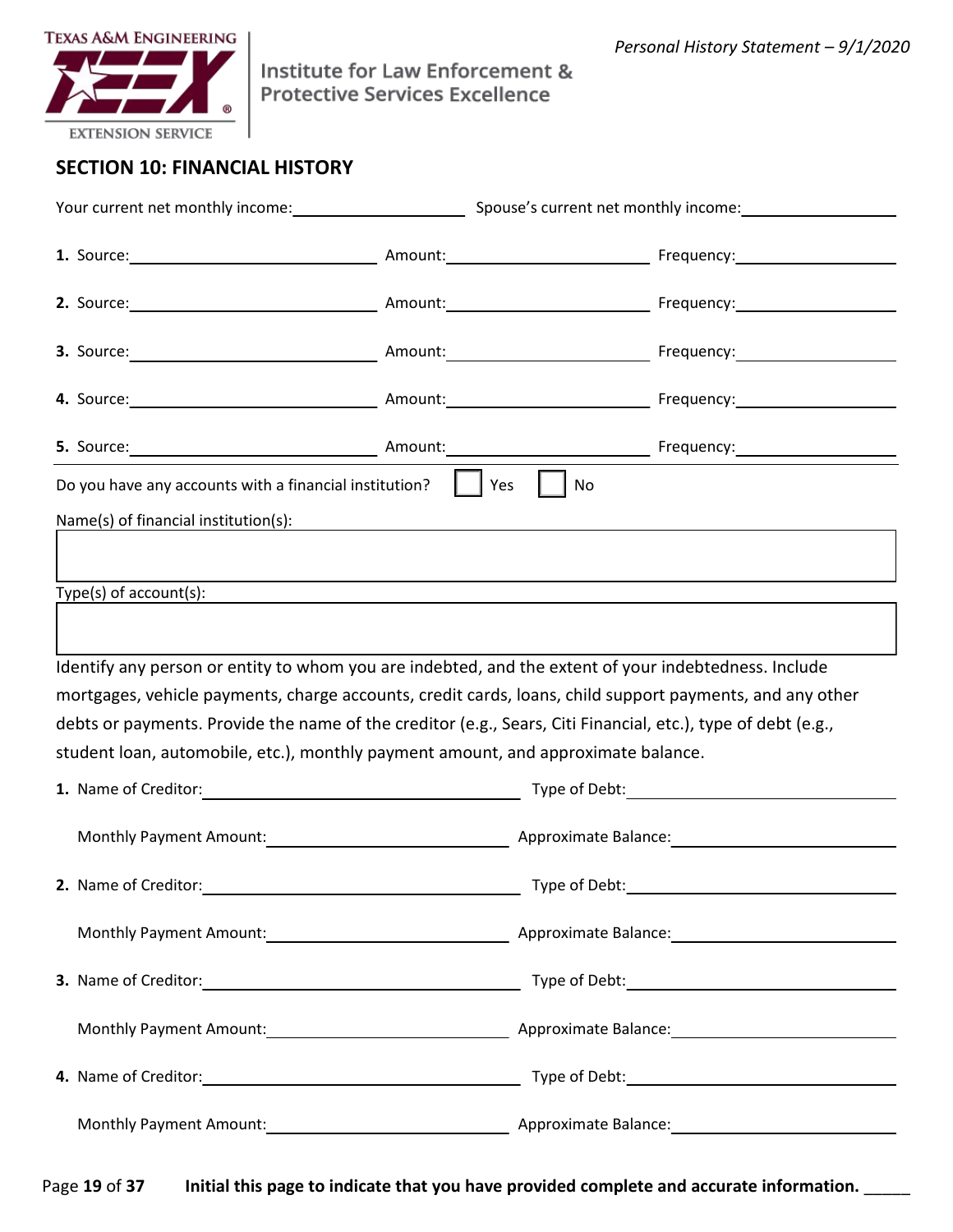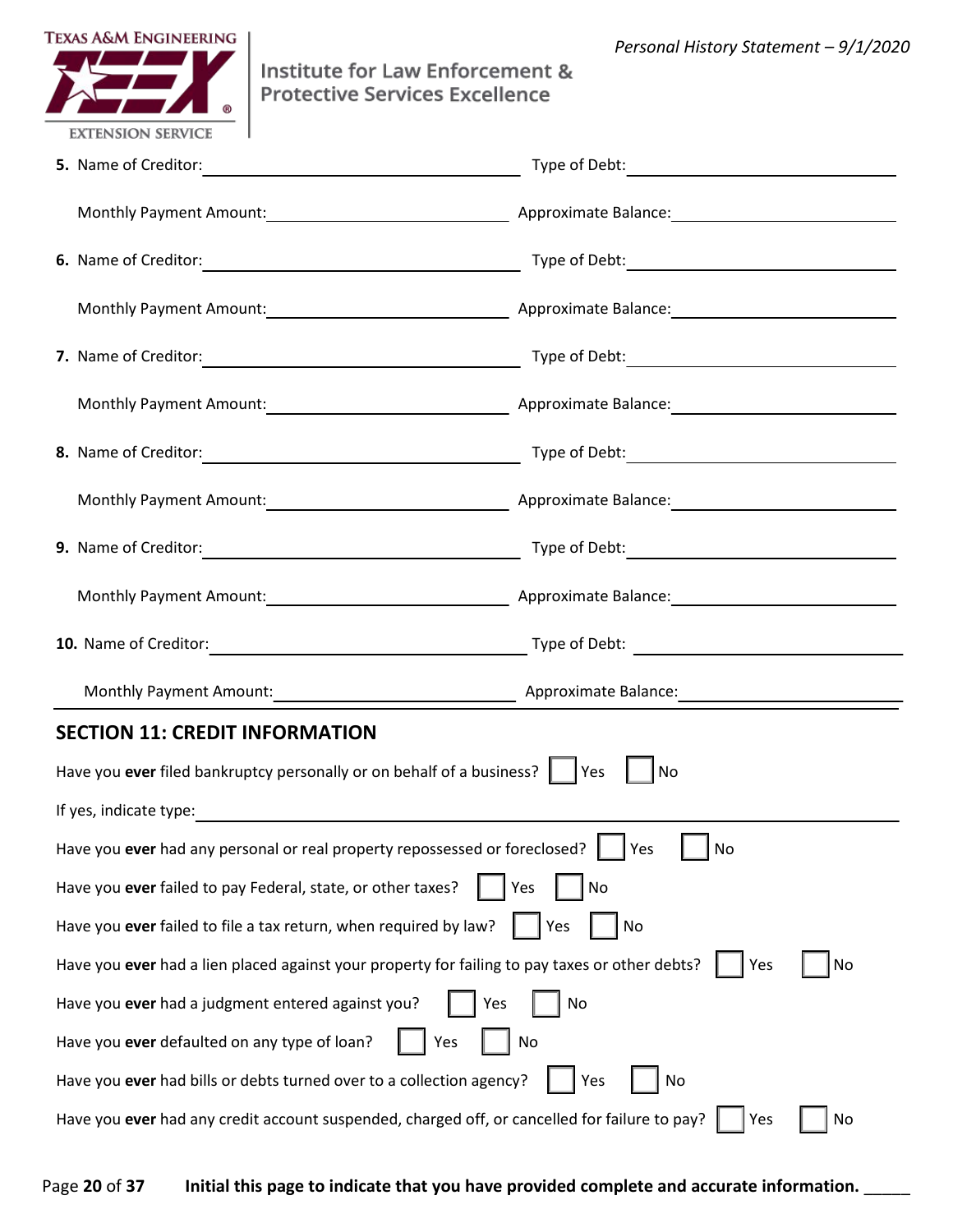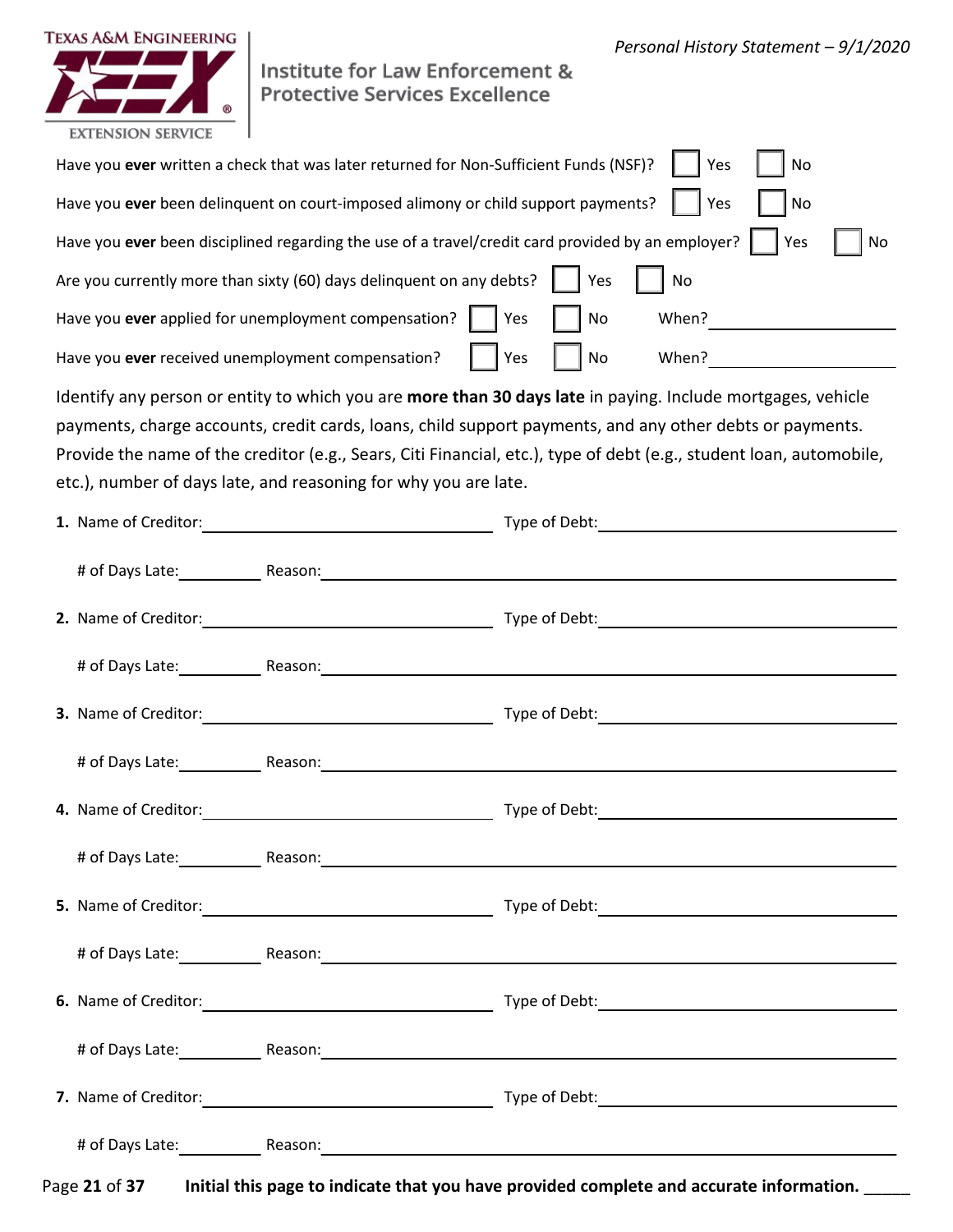|  |  |  |  | $\Box$ | $\Box$ |        |   |  |
|--|--|--|--|--------|--------|--------|---|--|
|  |  |  |  |        |        |        |   |  |
|  |  |  |  |        |        |        |   |  |
|  |  |  |  |        |        |        |   |  |
|  |  |  |  |        |        |        |   |  |
|  |  |  |  |        |        |        |   |  |
|  |  |  |  |        |        |        |   |  |
|  |  |  |  |        |        |        |   |  |
|  |  |  |  |        |        |        |   |  |
|  |  |  |  |        |        | $\Box$ | L |  |
|  |  |  |  |        |        |        |   |  |
|  |  |  |  |        |        |        |   |  |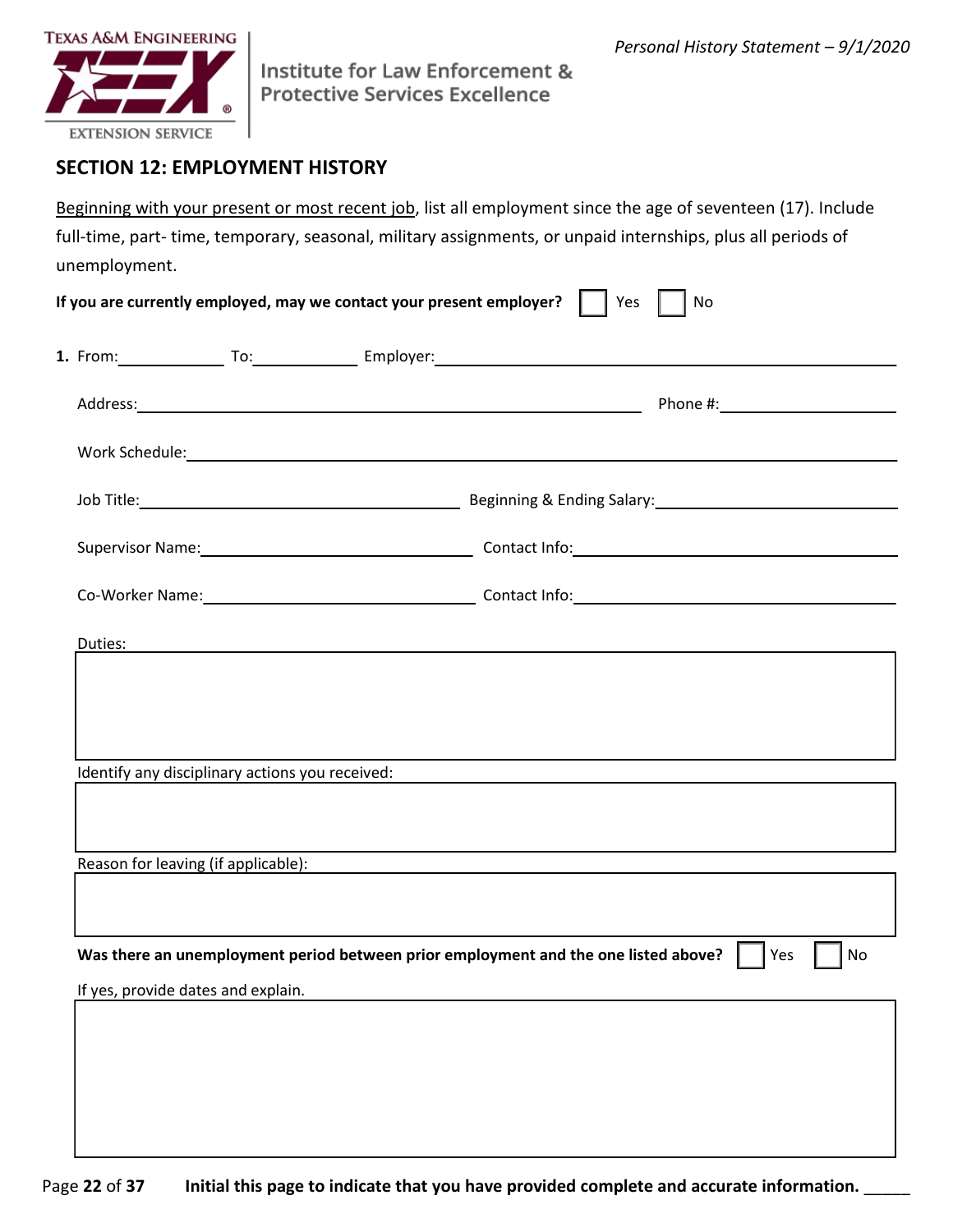| $\Box$<br>$\Box$ |
|------------------|
|                  |
|                  |
|                  |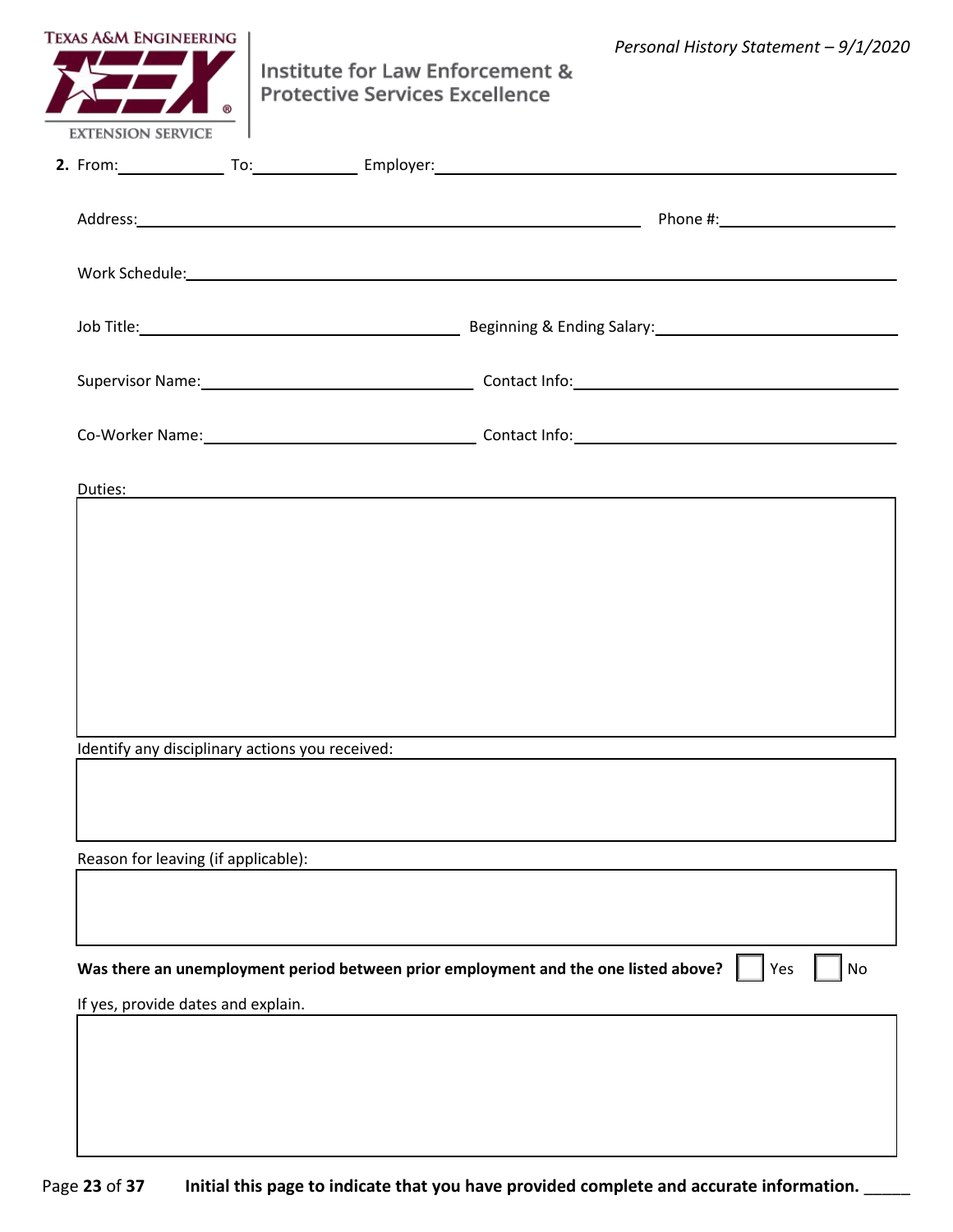|  |  | $\Box$ | $\Box$ |
|--|--|--------|--------|
|  |  |        |        |
|  |  |        |        |
|  |  |        |        |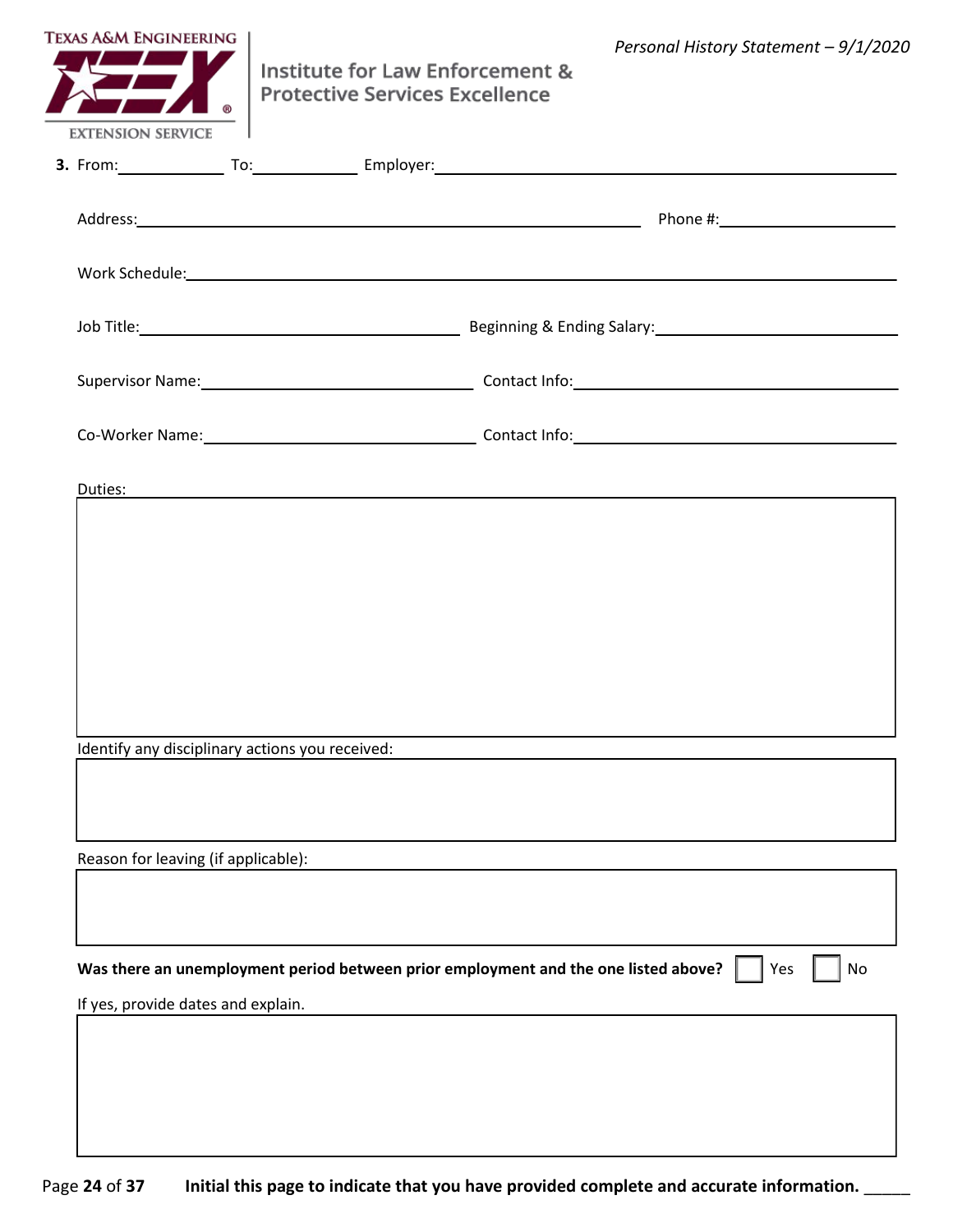|  |  | $\Box$ | $\Box$ |
|--|--|--------|--------|
|  |  |        |        |
|  |  |        |        |
|  |  |        |        |
|  |  |        |        |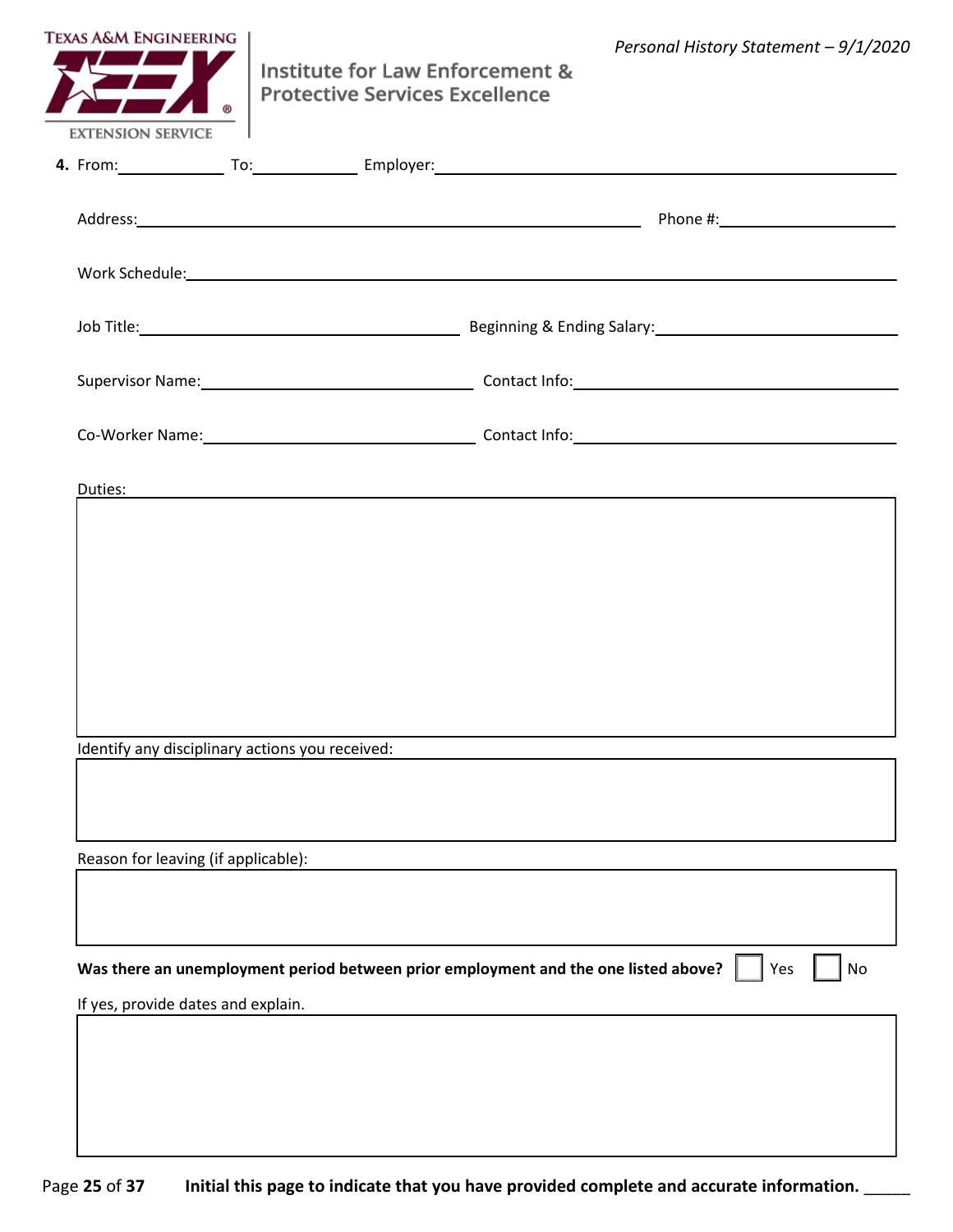|  |  | $\Box$ | $\Box$ |
|--|--|--------|--------|
|  |  |        |        |
|  |  |        |        |
|  |  |        |        |
|  |  |        |        |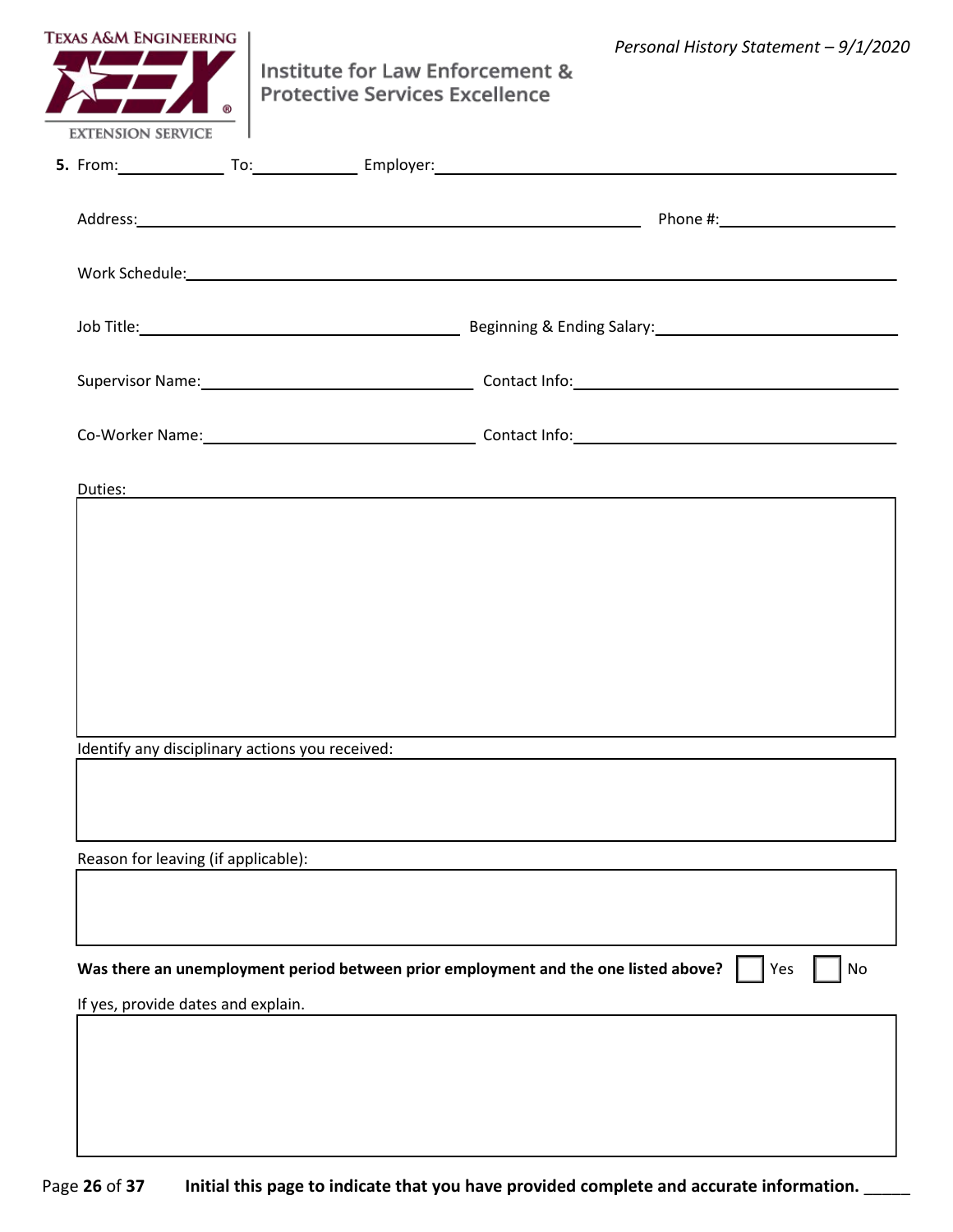|  |  | $\Box$ | $\Box$ |
|--|--|--------|--------|
|  |  |        |        |
|  |  |        |        |
|  |  |        |        |
|  |  |        |        |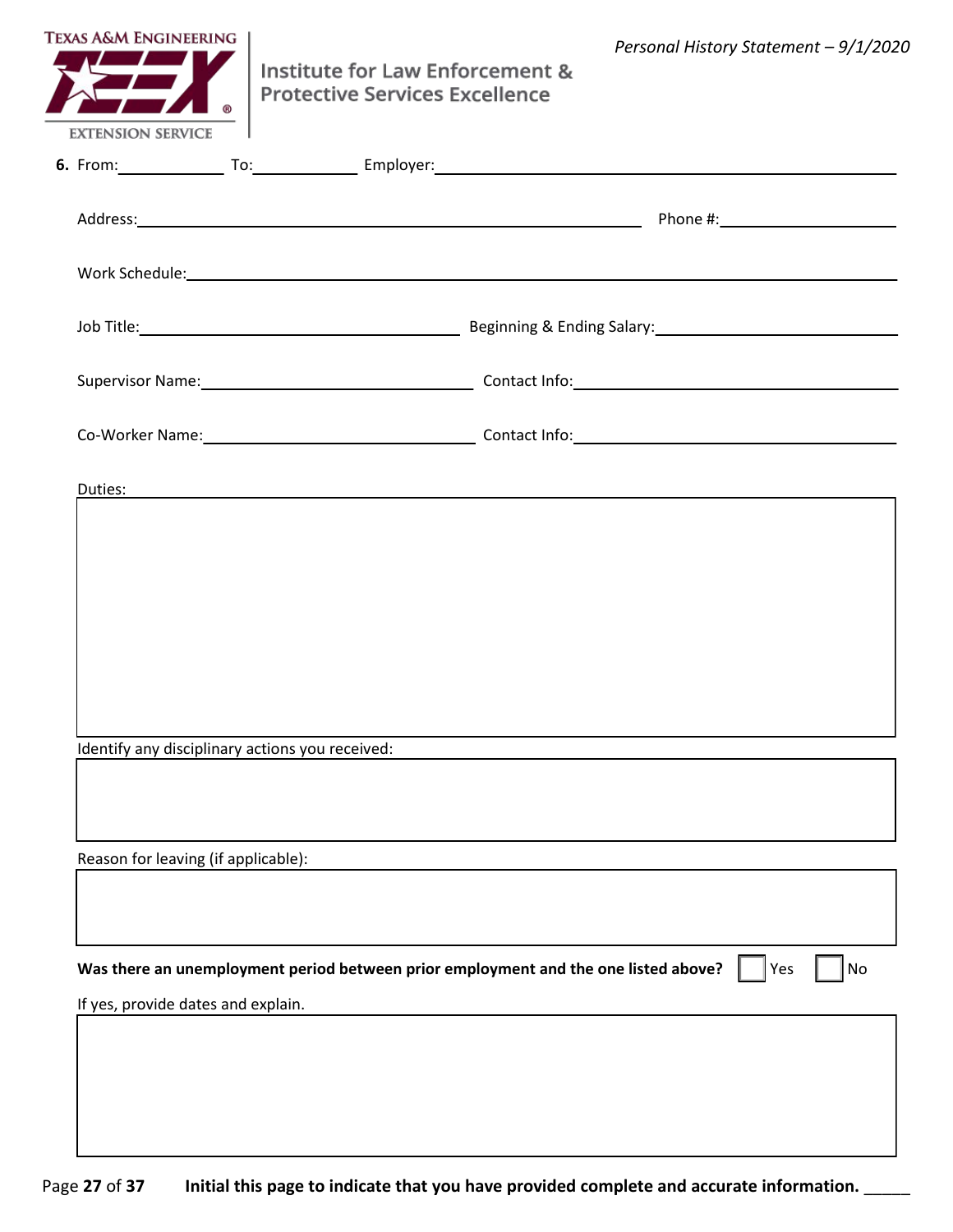|  |  |  |  |  | $\Box$ | $\Box$ |  |
|--|--|--|--|--|--------|--------|--|
|  |  |  |  |  |        |        |  |
|  |  |  |  |  |        |        |  |
|  |  |  |  |  |        |        |  |
|  |  |  |  |  |        |        |  |
|  |  |  |  |  |        |        |  |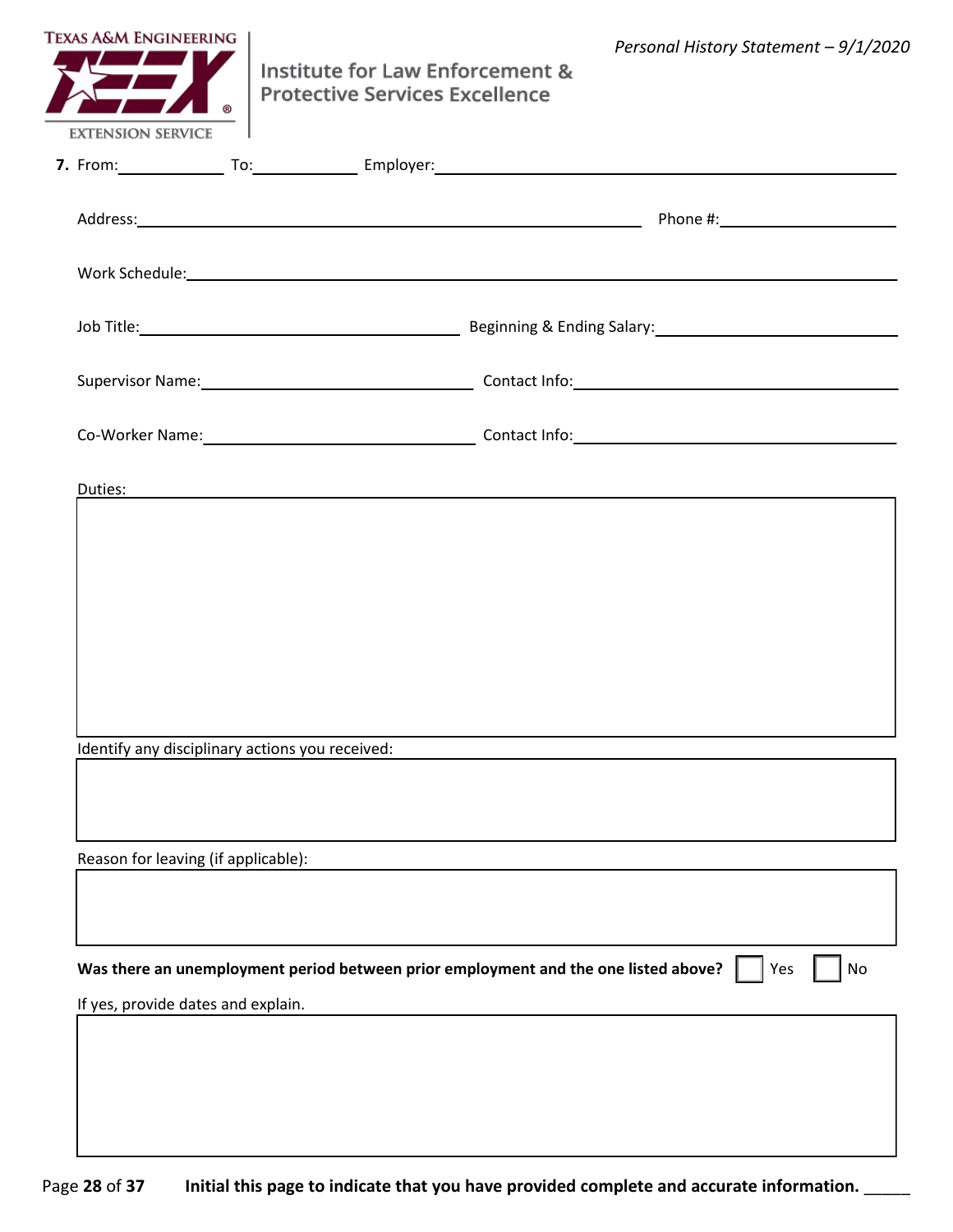|  |  |  |  | $\Box$ | $\Box$ |  |
|--|--|--|--|--------|--------|--|
|  |  |  |  |        |        |  |
|  |  |  |  |        |        |  |
|  |  |  |  |        |        |  |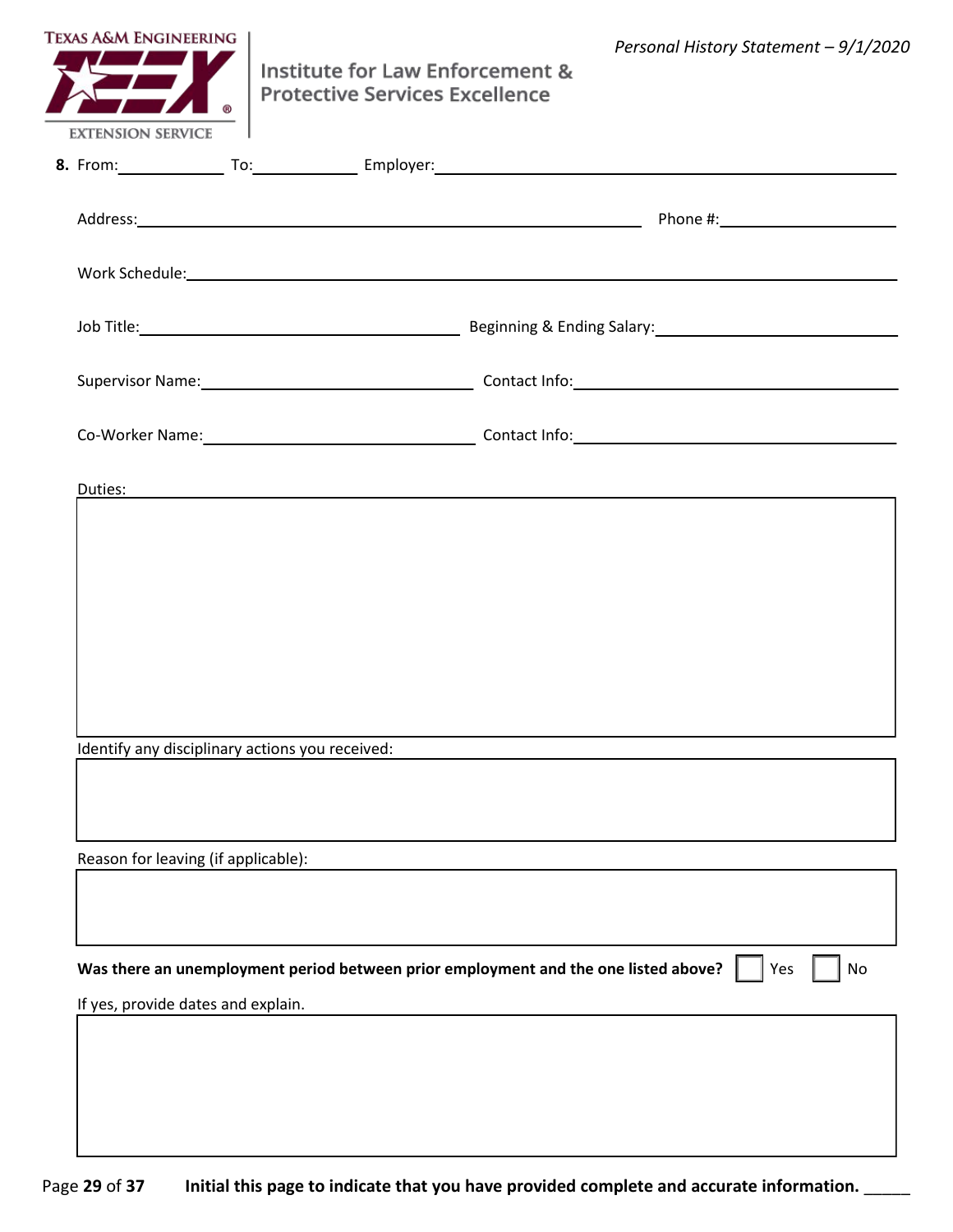|                                      |                                                  | $\Box$ | $\Box$ |
|--------------------------------------|--------------------------------------------------|--------|--------|
|                                      |                                                  | $\Box$ | $\Box$ |
|                                      |                                                  | $\Box$ | $\Box$ |
|                                      |                                                  | $\Box$ | $\Box$ |
| $\Box$<br>$\Box$<br>$\Box$<br>$\Box$ |                                                  | $\Box$ |        |
|                                      |                                                  |        |        |
|                                      | $\sim$ $\sim$ $\sim$ $\sim$ $\sim$ $\sim$ $\sim$ |        |        |
|                                      |                                                  |        |        |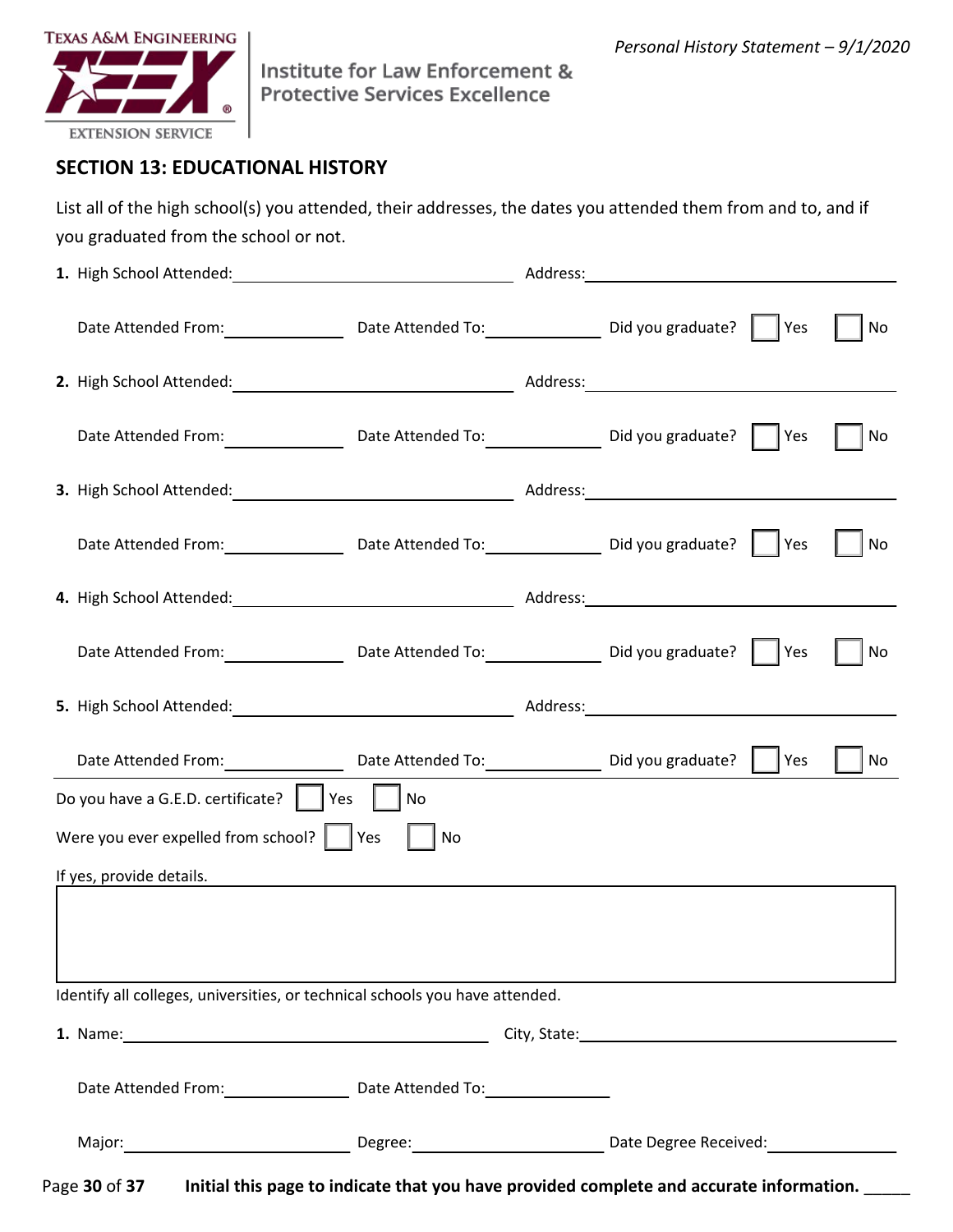|  |                             |                                           | $\mathbf{r} = \mathbf{r} \times \mathbf{r}$ , where $\mathbf{r} = \mathbf{r} \times \mathbf{r}$ |  |  |
|--|-----------------------------|-------------------------------------------|-------------------------------------------------------------------------------------------------|--|--|
|  |                             | <b>Service Contract Contract Contract</b> |                                                                                                 |  |  |
|  |                             |                                           |                                                                                                 |  |  |
|  | $\sim$ $\sim$ $\sim$ $\sim$ |                                           |                                                                                                 |  |  |
|  |                             |                                           | $\frac{1}{2}$ and $\frac{1}{2}$ and $\frac{1}{2}$                                               |  |  |
|  |                             | <b>Contract Contract Contract</b>         |                                                                                                 |  |  |
|  | $\sim$ $\sim$ $\sim$ $\sim$ |                                           |                                                                                                 |  |  |
|  |                             |                                           |                                                                                                 |  |  |
|  |                             |                                           | <u>state</u> and the state of the state                                                         |  |  |
|  |                             |                                           |                                                                                                 |  |  |
|  |                             |                                           |                                                                                                 |  |  |
|  |                             |                                           |                                                                                                 |  |  |
|  |                             |                                           |                                                                                                 |  |  |
|  |                             |                                           |                                                                                                 |  |  |
|  |                             |                                           |                                                                                                 |  |  |
|  |                             |                                           |                                                                                                 |  |  |
|  |                             |                                           |                                                                                                 |  |  |
|  |                             |                                           |                                                                                                 |  |  |
|  |                             |                                           |                                                                                                 |  |  |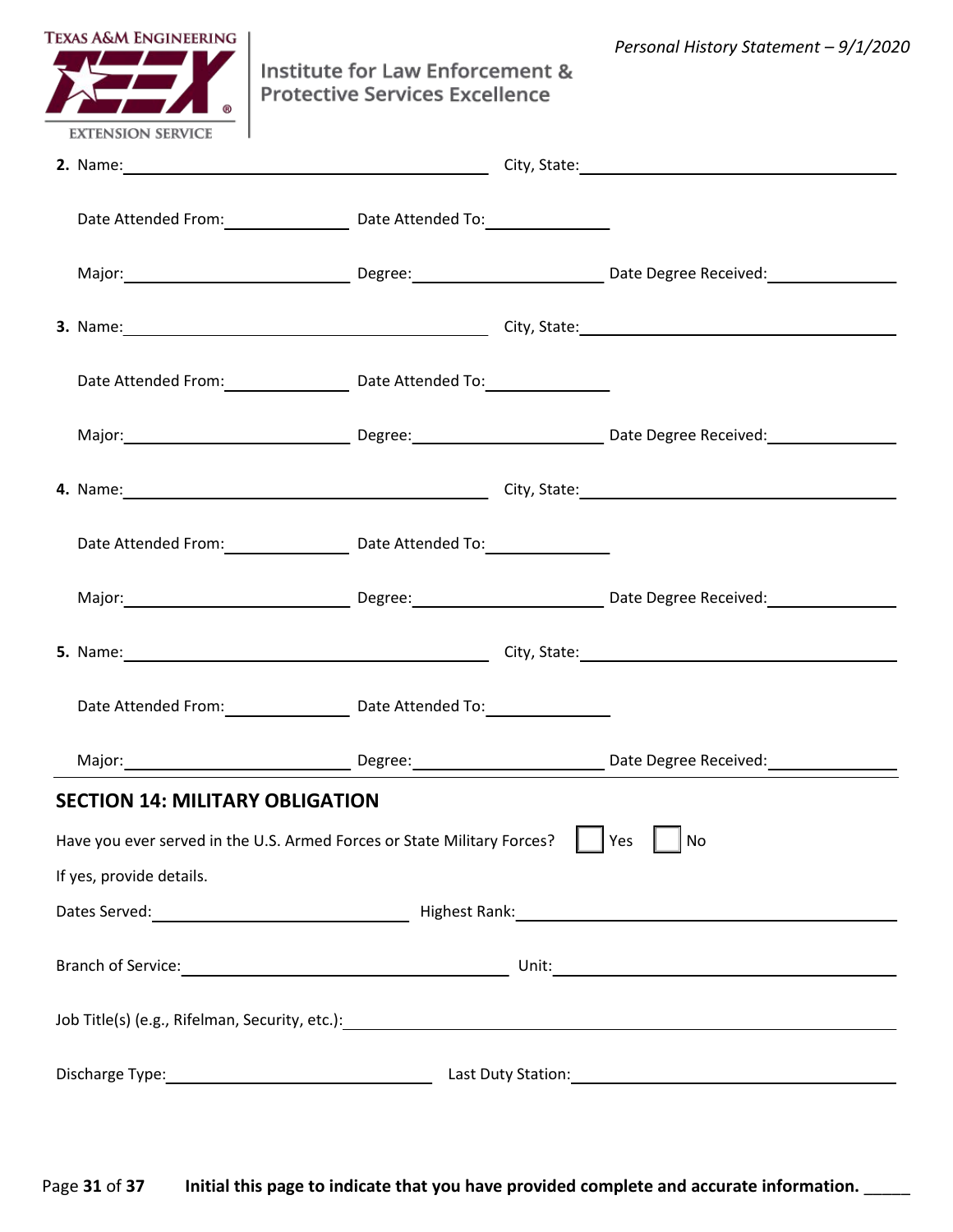|  | $\Box$ | $\Box$ |  |  |
|--|--------|--------|--|--|
|  |        |        |  |  |
|  |        |        |  |  |
|  |        |        |  |  |
|  |        |        |  |  |
|  |        |        |  |  |
|  |        |        |  |  |
|  |        |        |  |  |
|  | $\Box$ | $\Box$ |  |  |
|  |        |        |  |  |
|  |        |        |  |  |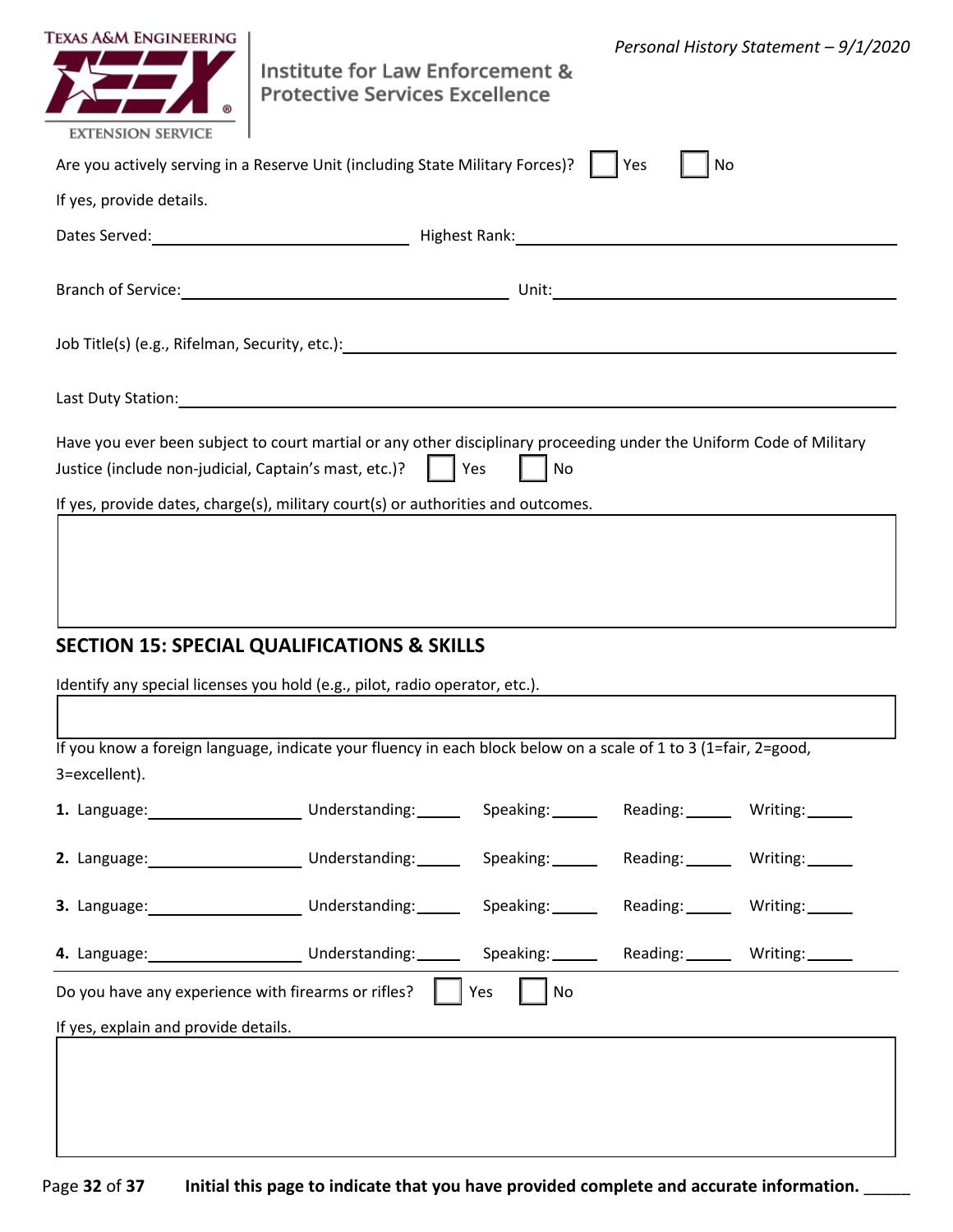|  | $\begin{array}{ccc} \square & \square \end{array}$ |  |  |
|--|----------------------------------------------------|--|--|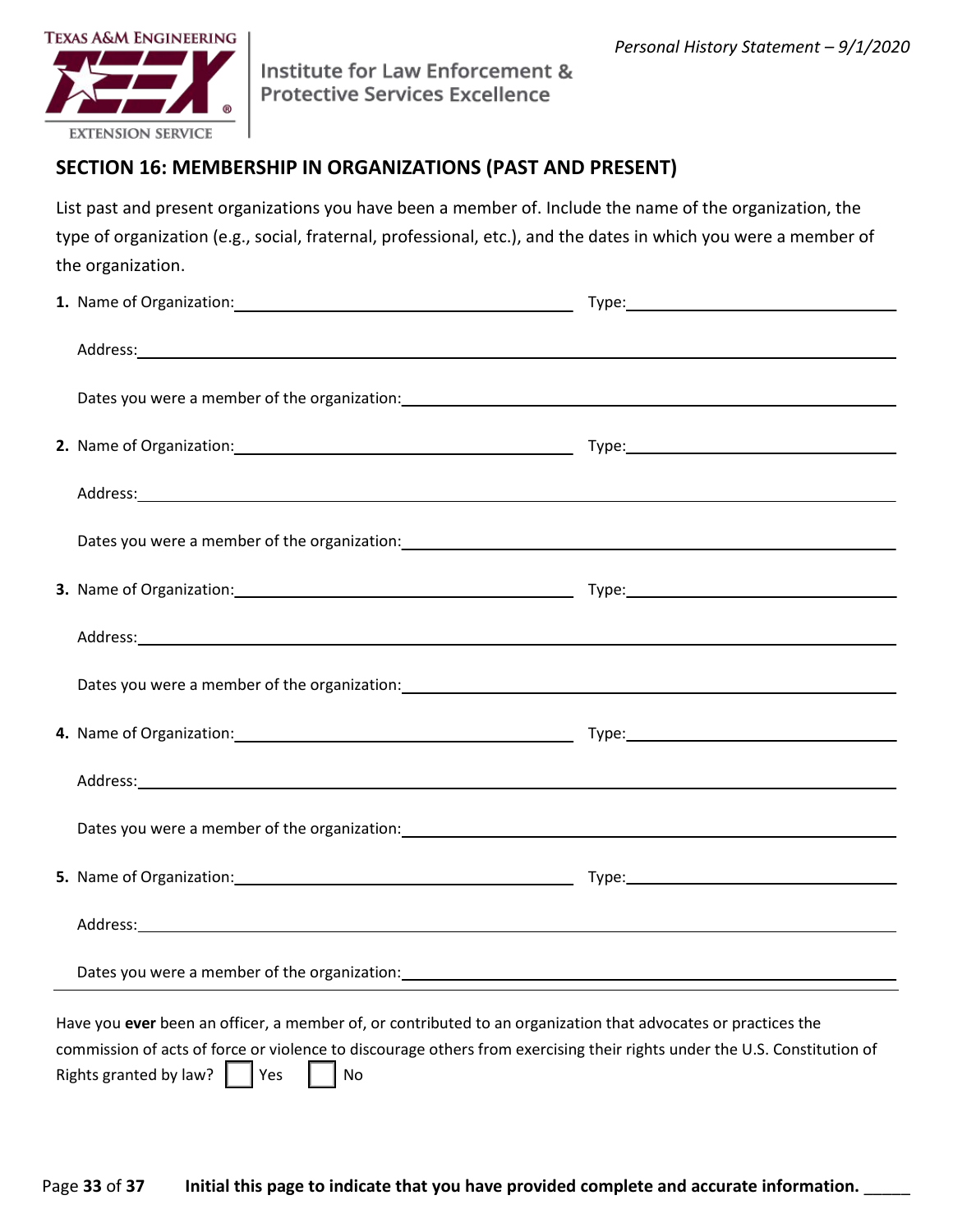| $\Box$           |  |
|------------------|--|
| $\Box$<br>$\Box$ |  |
|                  |  |
|                  |  |
|                  |  |
| $\Box$<br>$\Box$ |  |
|                  |  |
|                  |  |
|                  |  |
|                  |  |
|                  |  |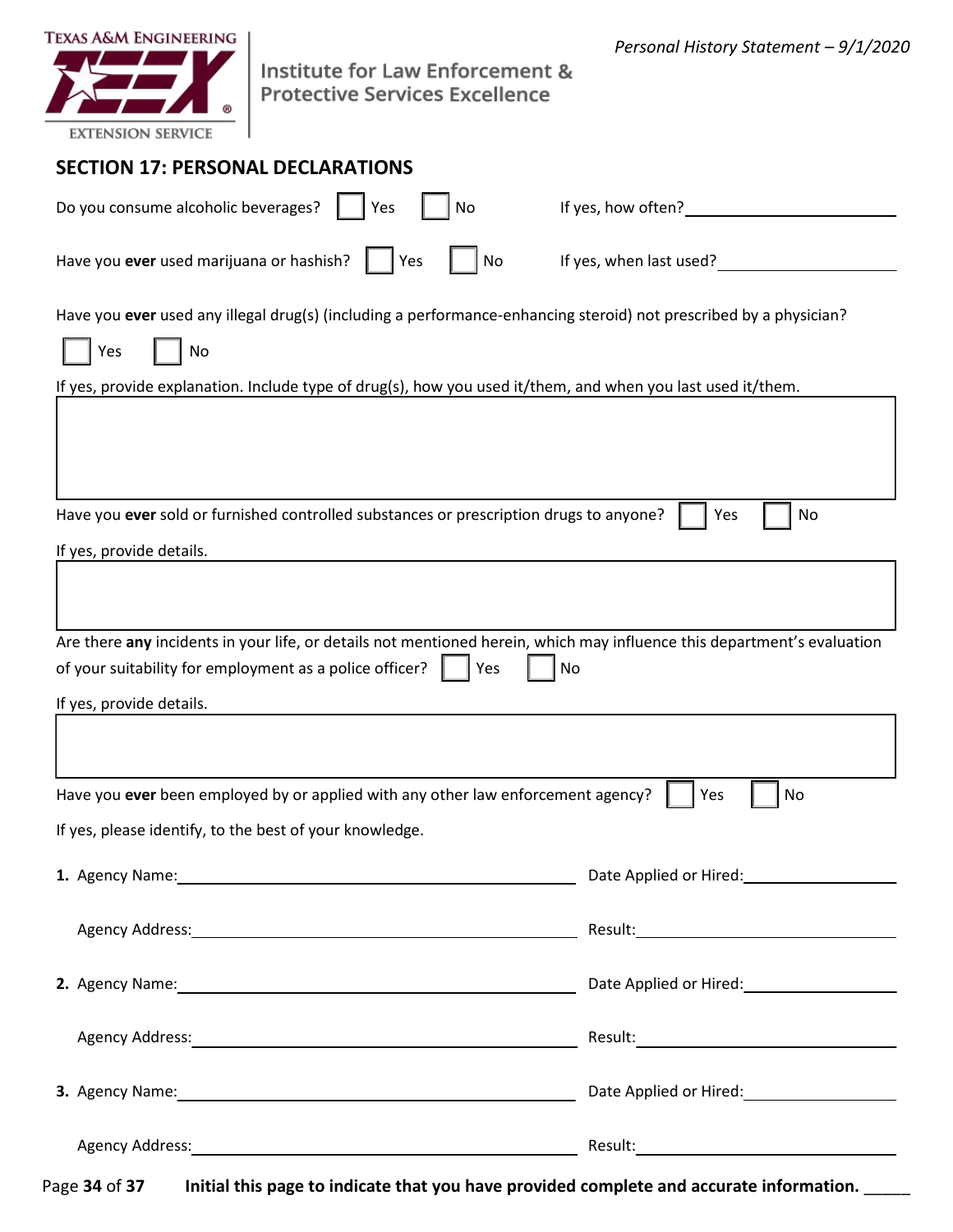